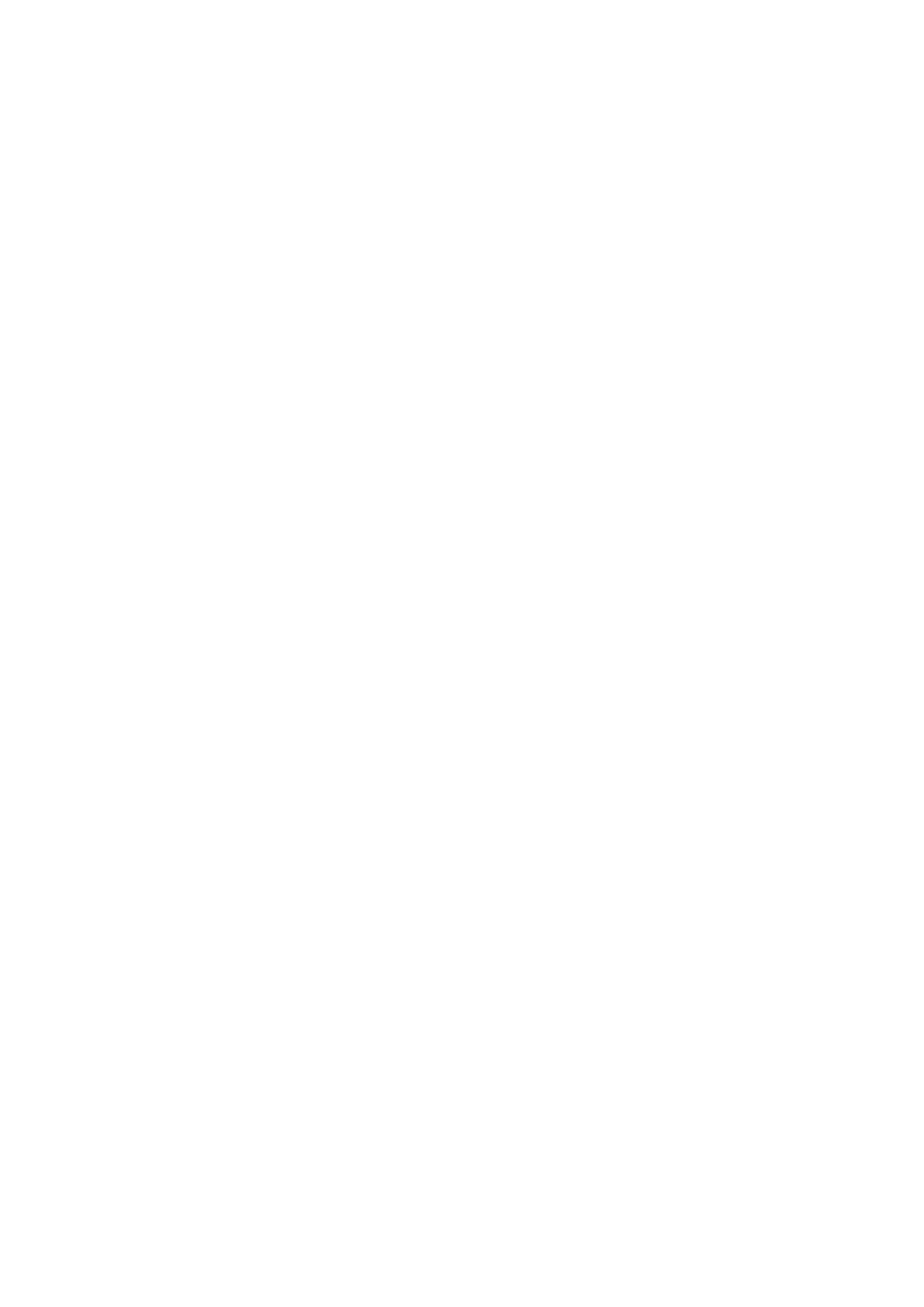# **Executive summary**

The earlier report, Illegal Dumping of Waste in the Taranaki Region 2012, outlined the background to the issue of illegal dumping (also known as fly tipping). It also reported on the results of the 2011 – 2012 investigation into what records of illegal dumping of waste were kept by the various organisations around the region.

The three district councils, New Plymouth District Council, Stratford District Council, and South Taranaki District Council, along with the Taranaki Regional Council, the Department of Conservation and the NZ Transport Agency are the main organisations that deal with illegal dumping of waste in Taranaki.

The 2011-2012 investigation established that the collection of information was sparse outside the four councils. The report recommended repeating the investigation in two years' time in order to compare levels of dumping, establish trends, and allow for future comparisons.

A meeting of all the agencies in February 2013 agreed to collect a further year of data, from 1 January to 31 December 2013, to endeavour to quantify the number of illegal dumping events and the volume dumped. This meeting also agreed that an enforcement campaign was a good idea, and that any resulting prosecutions would be useful for public education.

A more complete picture is now available as a result of the information collected for the 2013 calendar year. Each of the councils and NZTA provided data on the number of events; and the councils have provided estimates of volumes. However, there was still inconsistency in how information was collected between (and within) agencies.

The total number of events recorded for Taranaki during 2013 for agencies which provided this information (five of the six) was 249; and the total volume reported (by four of the six agencies) was 967m3. NZTA did not specifically record illegal dumping on or around state highways prior to the meeting in February 2013, and thought it only occurred occasionally. Since then, they have discovered the extent of the problem (84 events recorded).

The number of events per capita by district, including records from TRC and NZTA, was highest in the New Plymouth District area, considerably less for the Stratford area, and lowest for the South Taranaki area. While the data is more complete now than it was in the 2012 report, until all agencies record the number of events it is not possible to know if there is actually a difference in the total number of events per district, or if more waste is being illegally dumped on to DOC land in the districts where illegal dumping reported to councils and NZTA is lower.

Illegal dumping often occurs at locations where people can easily throw material out of a vehicle without being seen. Sometimes these locations are remote, but not always. For example, DOC reported that conservation areas in close proximity to small rural communities and on the edge of New Plymouth are the worst affected. Bagged rubbish is also left by rubbish bins at parks, reserves and rest areas.

Some of the more remote sites have attracted illegal dumping over many years and continue to be an issue.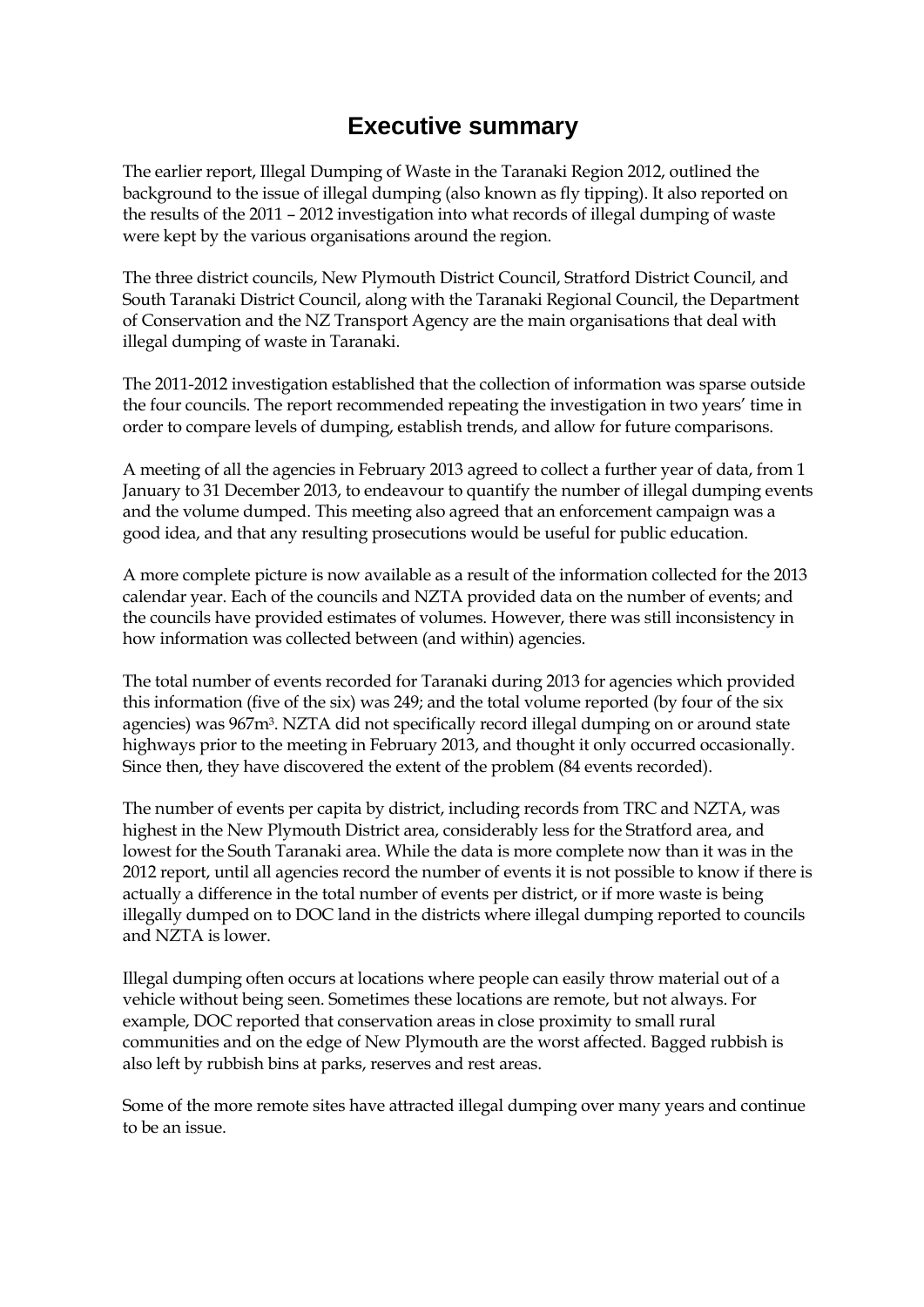The events investigated by TRC tend to involve larger volumes than those reported to the other agencies, and are often on private land.

Where illegally dumped rubbish needs to be removed this is usually undertaken by the agency which administers the land, or their contractors. In some cases, the perpetrators are instructed to remove or bury the illegally dumped material.

Agency staff or contractors may check the rubbish to see if those responsible can be identified. If so abatement or infringement notices may be issued.

One agency, STDC, used a security camera at an area where illegal dumping was regularly occurring. Six infringement notices were issued as a result, and the problem dumping reduced. No other sites in the region have so far been identified as suitable for camera surveillance.

A meeting of all the agencies was held in May 2014 and agreement was reached that it would be useful to continue data collection, and that all agencies would use a standardised reporting process for illegal dumping. This will be helpful for future comparisons after any actions are taken.

Agreement was also reached on a collaborative regional campaign of education and enforcement, to be launched in September to coincide with Keep New Zealand Beautiful week and with the combined Councils' Waste Minimisation Education Strategy's annual awareness campaign, which this year is focusing on illegal dumping and littering.

It is recommended that

- 1. The regional group, comprising the four councils, DOC and NZTA, continues to meet regularly to set in place the infrastructure, education and reporting framework needed for the regional campaign to reduce illegal dumping.
- 2. Information on illegal dumping continues to be collected for the duration of this regional campaign in order to measure any effects of the campaign and establish any trends.
- 3. The duration and nature of the campaign is reviewed annually based on observed impacts.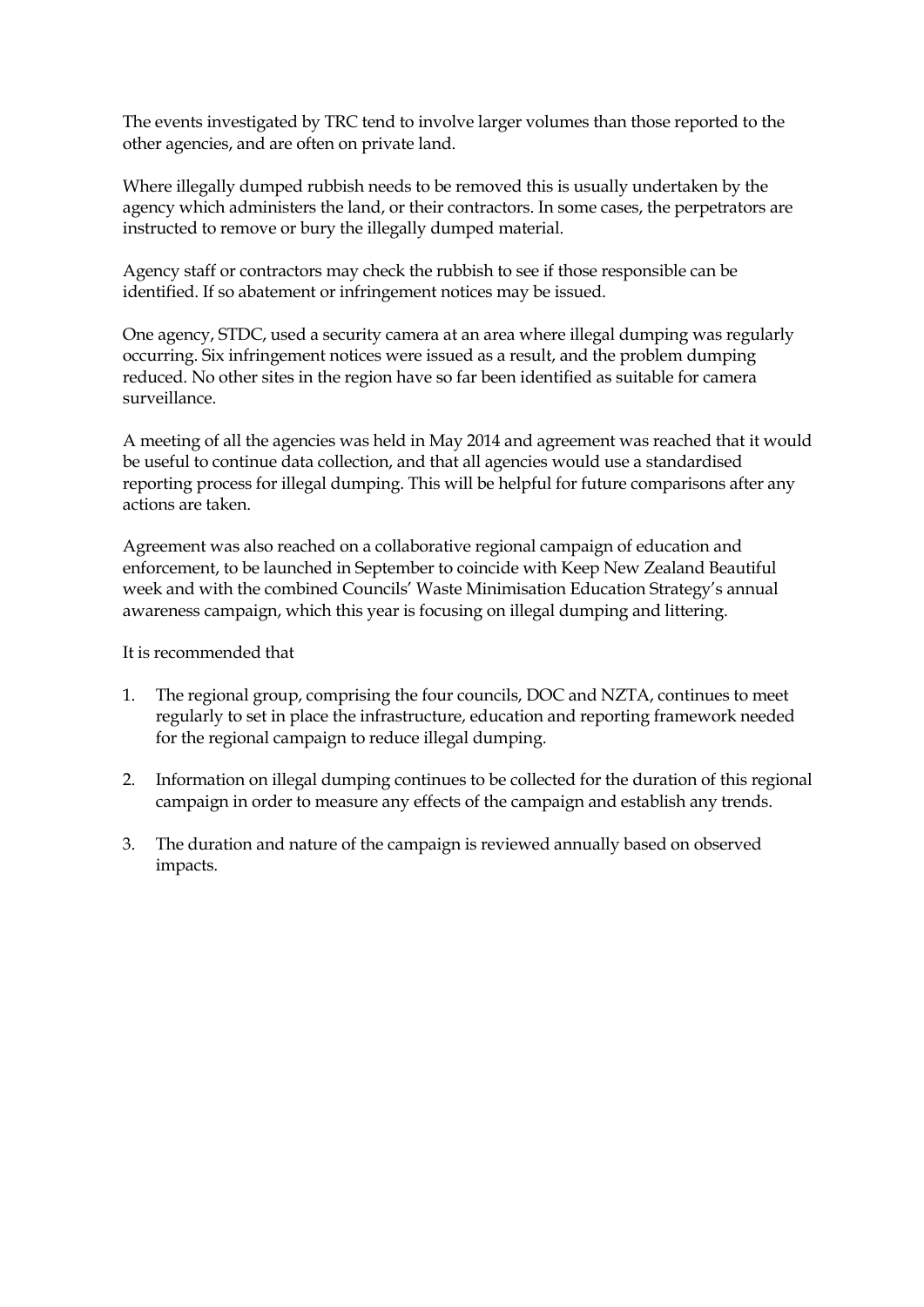# **Table of contents**

|    |                                                                       |                             |                                        | Page           |
|----|-----------------------------------------------------------------------|-----------------------------|----------------------------------------|----------------|
| 1. |                                                                       | Introduction                |                                        | 1              |
|    | 1.1                                                                   | Background                  |                                        | $\mathbf{1}$   |
|    | 1.2                                                                   | Purpose                     |                                        | $\overline{2}$ |
|    | 1.3                                                                   | Definition                  |                                        | $\overline{2}$ |
|    | 1.4                                                                   |                             | Regulatory Environment and Enforcement | $\overline{2}$ |
| 2. | Data Collection and Analysis                                          |                             |                                        | 6              |
|    | 2.1<br>Overall Comments, Regional Summary and Comparisons by District |                             |                                        | 6              |
|    | 2.2                                                                   |                             | New Plymouth District Council          | 10             |
|    |                                                                       | 2.2.1                       | <b>Actions Taken</b>                   | 11             |
|    | 2.3                                                                   |                             | <b>Stratford District Council</b>      | 11             |
|    |                                                                       | 2.3.1                       | <b>Actions Taken</b>                   | 12             |
|    | 2.4                                                                   |                             | South Taranaki District Council        | 12             |
|    |                                                                       | 2.4.1                       | <b>Actions Taken</b>                   | 12             |
|    | 2.5                                                                   |                             | Taranaki Regional Council              | 13             |
|    |                                                                       | 2.5.1                       | Actions taken                          | 17             |
|    | 2.6                                                                   |                             | Department of Conservation             | 17             |
|    |                                                                       | 2.6.1                       | <b>Actions Taken</b>                   | 18             |
|    | 2.7                                                                   |                             | NZ Transport Agency                    | 18             |
|    |                                                                       | 2.7.1                       | <b>Actions Taken</b>                   | 20             |
| 3. |                                                                       | Discussion                  |                                        | 21             |
| 4. |                                                                       | Recommendations             |                                        | 22             |
|    |                                                                       | Bibliography and references |                                        | 23             |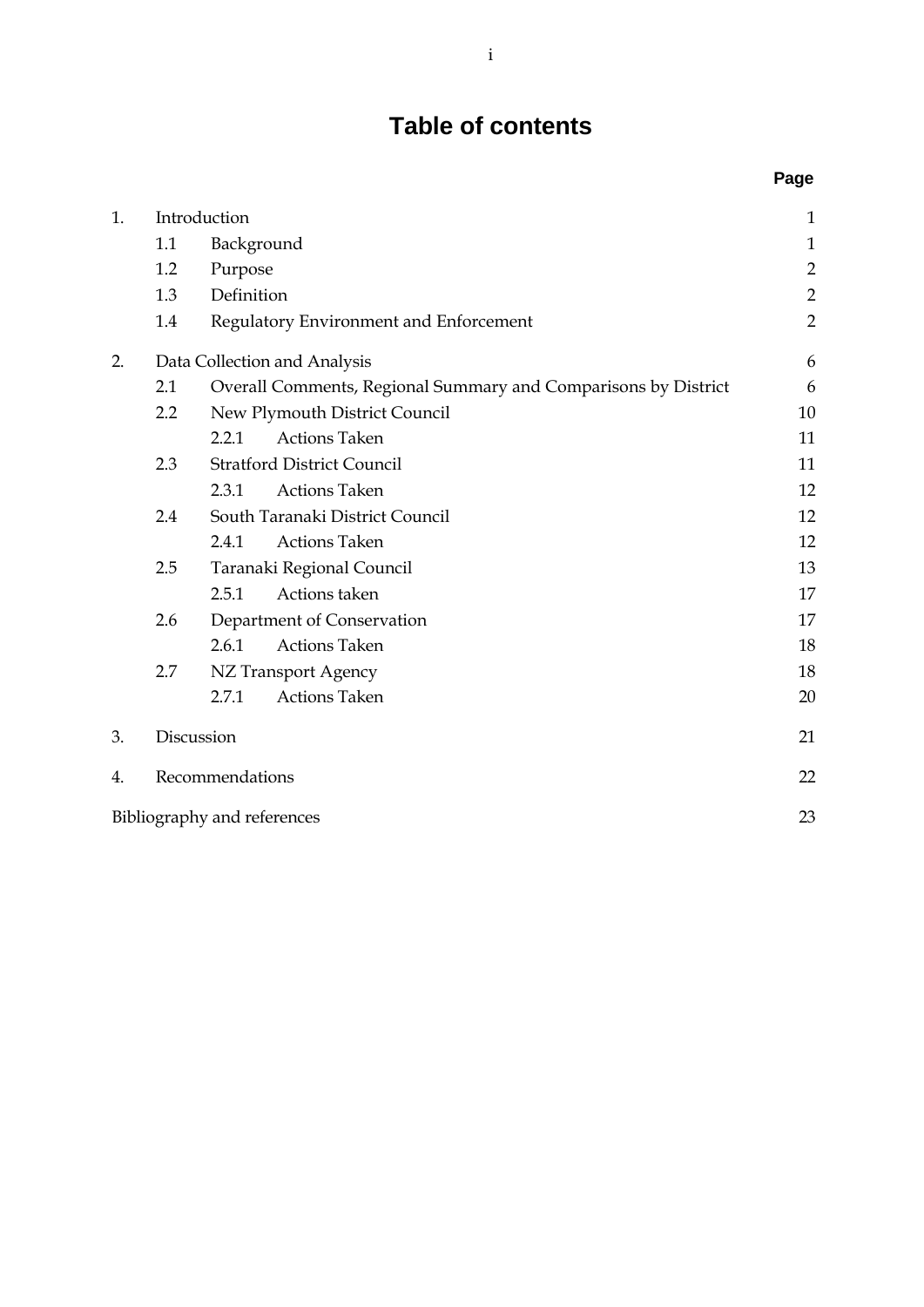# **List of figures**

| Figure 1 | Number of illegal dumping events in 2011-2012 and 2013 recorded by<br>each agency                                                     | 7  |
|----------|---------------------------------------------------------------------------------------------------------------------------------------|----|
| Figure 2 | Number of illegal dumping events recorded per person by each district<br>council May 2011-April 2012 and Jan - Dec 2013               | 8  |
| Figure 3 | Volume of illegal dumping events recorded per person by each district<br>council Jan - Dec 2013                                       | 8  |
| Figure 4 | Number of illegal dumping events recorded per person in each District<br>Council area including data from TRC and NZTA Jan - Dec 2013 | 9  |
| Figure 5 | Number of events recorded monthly by each agency during 2013                                                                          | 10 |
| Figure 6 | Types of waste recorded as illegally dumped in 2013 by Stratford District<br>Council                                                  | 11 |
| Figure 7 | Types of waste recorded as illegally dumped in 2013 by Taranaki Regional<br>Council                                                   | 16 |
| Figure 8 | Types of waste recorded as illegally dumped in 2013 by NZTA                                                                           | 19 |

# **List of photos**

| Photo 1 | Illegal dump site on a farm (STDC area). Estimated volume 450m <sup>3</sup>                                                                                                                                     | 13 |
|---------|-----------------------------------------------------------------------------------------------------------------------------------------------------------------------------------------------------------------|----|
| Photo 2 | Material dumped from private land on to DOC land (NPDC area): an<br>example of an incident where dumping had occurred from the adjacent<br>private house over several years and was only reported when the area |    |
|         | was being cleared of weeds by a PD gang. Estimated volume 8m <sup>3</sup>                                                                                                                                       | 14 |
| Photo 3 | Green waste Waimea Stream bank (NPDC area). Estimated volume 60m3                                                                                                                                               | 14 |
| Photo 4 | Bitumen and bitumen coated brown paper from road works piled beside<br>the gully                                                                                                                                | 15 |
| Photo 5 | Green waste, timber, corrugated iron and other rubbish at the same gully<br>site as the photo above                                                                                                             | 16 |
| Photo 6 | Examples of the types of rubbish dumped at State Highway rest areas                                                                                                                                             | 19 |

# **List of tables**

| Table 1 | Types of littering offences requiring infringement fees in STDC         |  |
|---------|-------------------------------------------------------------------------|--|
| Table 2 | Number and volume of illegal dumping events in 2011-2012 and 2013       |  |
|         | recorded by each agency                                                 |  |
| Table 3 | Number of events and volume by District Council area - district council |  |
|         | data only; and district council, TRC and NZTA data combined             |  |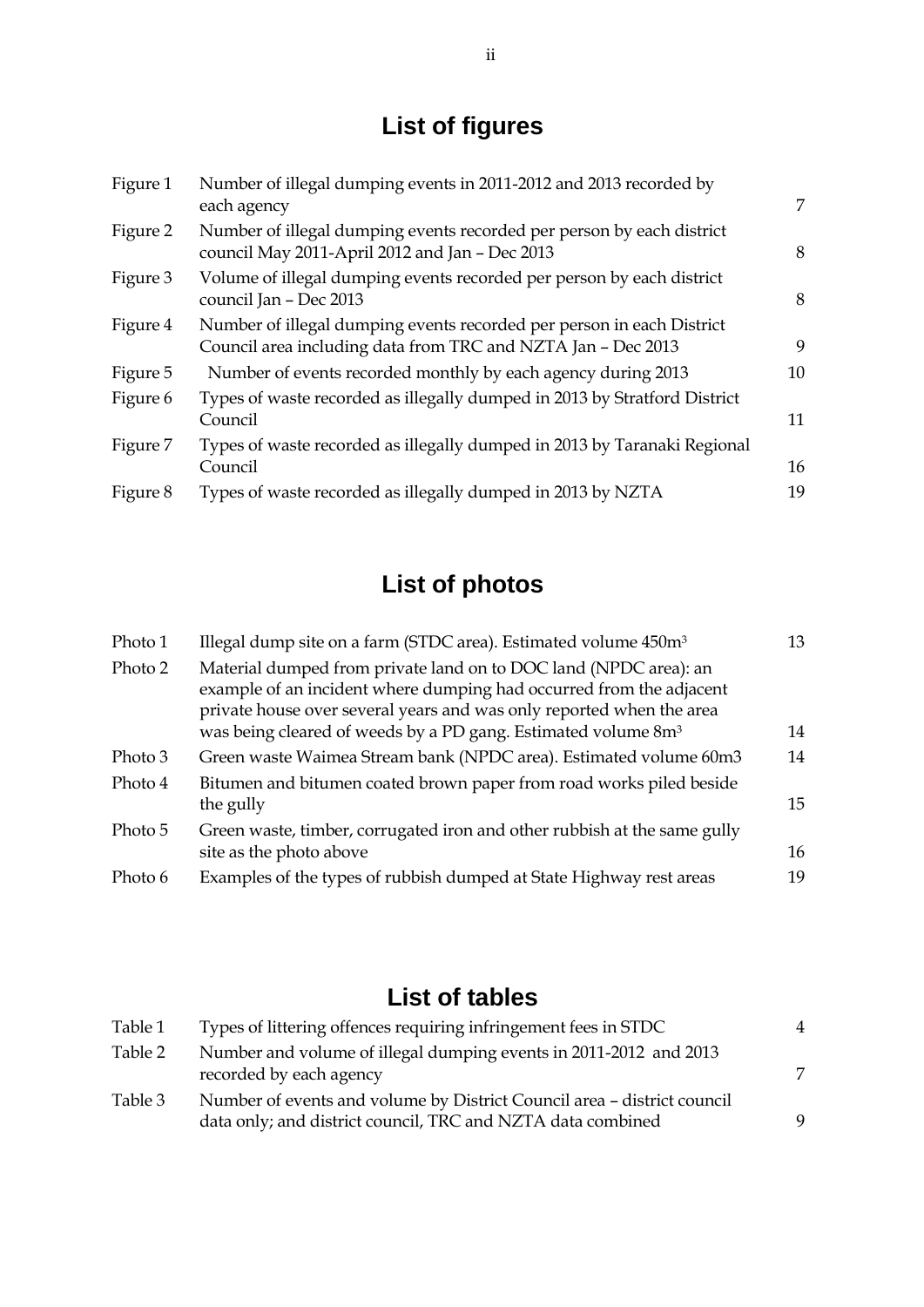# <span id="page-6-0"></span>**1. Introduction**

# <span id="page-6-1"></span>**1.1 Background**

The earlier report, Illegal Dumping of Waste in the Taranaki Region 2012, outlined the background to the issue of illegal dumping (also known as fly tipping). In summary, the significant changes in the way solid waste has been managed over the last 20 years and the associated increases in the cost of waste disposal were seen to be at least partly responsible for a perceived increase in illegal dumping, as some residents attempt to avoid disposal costs and/or the inconvenience of transporting waste to an approved disposal facility.

The main organisations dealing with illegal dumping of waste in Taranaki are the Department of Conservation, the NZ Transport Agency and the four councils (New Plymouth District Council, Stratford District Council, South Taranaki District Council and the Taranaki Regional Council).

For the earlier investigation, these organisations were asked to provide all information they had relating to illegal dumping events that occurred during the twelve months from 1 May 2011 to 30 April 2012. As far as was known, no similar data gathering exercise had occurred in the region prior to this.

It was found that the collection of information on the extent of illegal dumping was sparse outside the district councils and the regional council, and that it was not collected in a format that made it easy to access for this particular purpose. In spite of this, based on the information provided, it was likely that the greatest amount of illegal dumping was occurring on Department of Conservation land, but the extent of the problem was unable to be determined as detailed information was not recorded. No information on illegal dumping was collected by NZ Transport Agency at that time.

The report recommended repeating the investigation in two years' time in order to compare levels of dumping, establish trends, and allow for future comparisons.

The 2012 report was followed by a meeting in February 2013 of all the agencies to discuss possible actions. Agreement was reached to collect a further year of data, from 1 January to 31 December 2013, in a consistent format to endeavour to provide information on the number of illegal dumping incidents in the region and to quantify the total volume of waste dumped illegally on an annual basis.

Following the meeting, a media release focused on encouraging people to report any dumping that they see was prepared as part of an initial education campaign. This was picked up by one of the local papers.

The meeting also agreed that the use of enforcement as a deterrent was a good idea, and that any resulting enforcement would be useful for public education. TRC Inspectorate officers were to liaise with the other members of the group to identify sites where cameras could be set up to detect offenders with the intention of being able to infringe/prosecute under the RMA depending on the potential effects on water and other public interest considerations. Mt Messenger was mentioned as a possible site.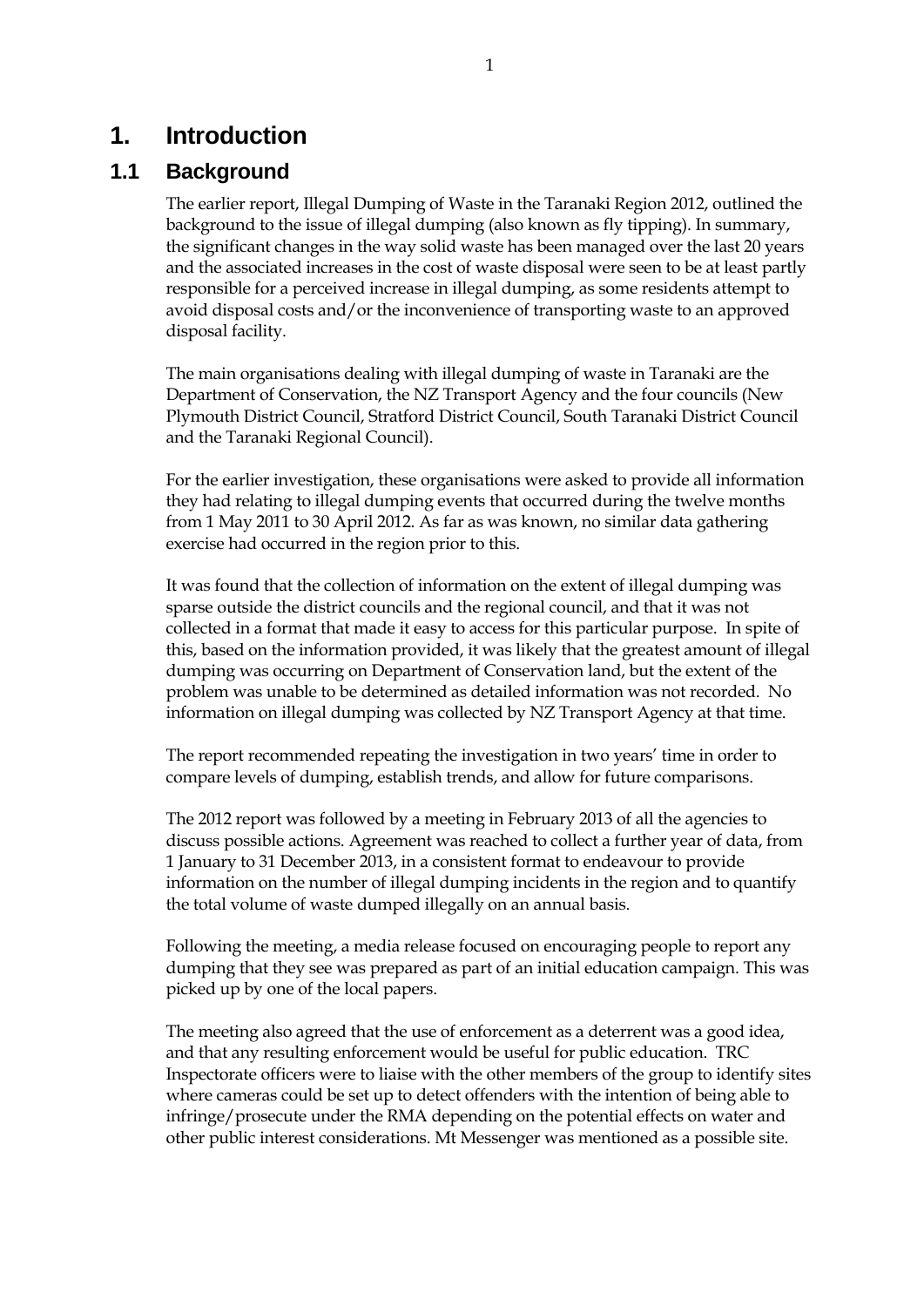Enforcement under the RMA carries greater penalties than that under the Litter Act and can result in higher fines. Hence enforcement in response to non-compliance under the RMA would offer greater deterrence to the public as part of a wider education campaign.

The possibility of focusing on specific rural communities was also raised, but it was decided that initially the effort would be broader than this.

A further suggestion was made of erecting a sign to indicate that a camera might be operating as this has been known to deter offenders.

The problems associated with illegally dumped waste remain as described in the 2012 report (TRC, 2012):

This waste has the potential to contaminate soil and waterways and attracts vermin if not removed in a timely manner. Illegal dumping also imposes a potentially significant cost on the landowner for removal. Landfill charges and transport costs are incurred and in addition waste is often dumped in remote locations and over steep banks which adds to the difficulty of removal and therefore the cost.

### <span id="page-7-0"></span>**1.2 Purpose**

The purpose of this follow up to the initial investigation was to indicate the number of incidents and the volume of waste dumped illegally over a year, and to also determine the types of waste and locations of illegal dumping. Essentially this would indicate the extent and potential effects of this unauthorised activity. Data was collected in the same format across agencies and was collected monthly.

In addition, if this information is collected regularly and in a consistent format across agencies, any patterns in illegal dumping over time should be able to be seen: e.g. is it increasing or decreasing? This would be especially useful if a regional campaign to reduce illegal dumping was implemented.

It was also hoped the information would help with decisions on future actions that might be taken to reduce the amount of illegal dumping.

### <span id="page-7-1"></span>**1.3 Definition**

For the purposes of this investigation illegal dumping is the depositing of solid waste at a location other than a legally acceptable facility. In general, small volumes such as a take away container were considered to be litter and were not included.

### <span id="page-7-2"></span>**1.4 Regulatory environment and enforcement**

A number of Acts can apply to illegal dumping including the Resource Management Act 1991, the Litter Act 1979, the Health Act 1956, the Local Government Act 2002 and the Conservation Act 1987.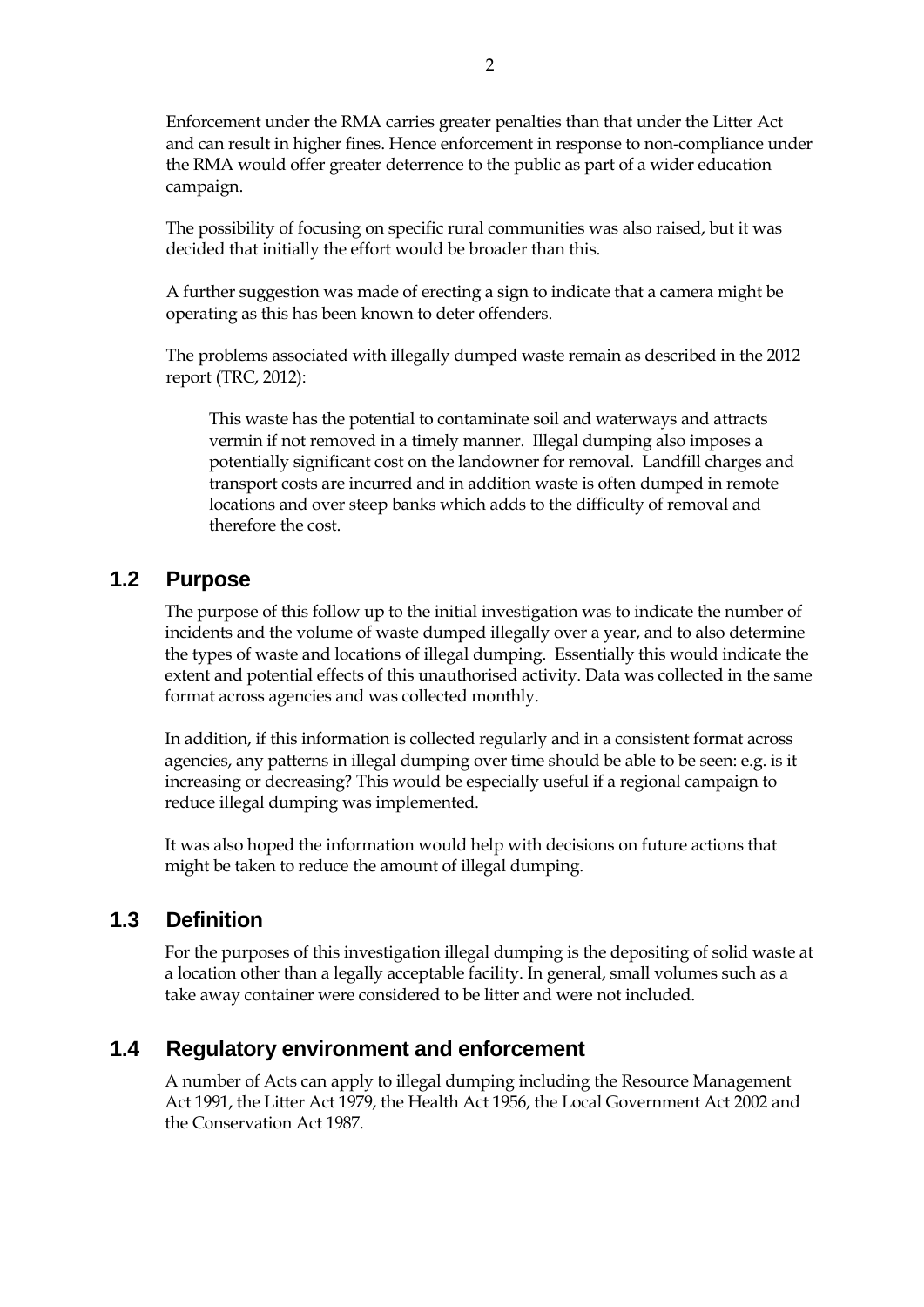Councils can create bylaws which apply to illegal dumping under various Acts including the Local Government Act 2002. A bylaw is a rule or regulation which affects the public, orders something to be done, or something not to be done, and is accompanied by some form of penalty for failing to comply. NZTA and DOC also have the power to create bylaws related to illegal dumping.

NPDC and DOC have a Memorandum of Understanding that contaminants on esplanade reserves (as defined in the Regional Coastal Plan) are the responsibility of NPDC.

DOC can issue infringements under the Conservation Act 1987, (S39 (3)), but they are not resourced to do this. DOC has only ever had one successful case in Taranaki of costs to clean up dumped rubbish being borne by the offender.

The Acts most commonly used for enforcement action for illegal dumping are the RMA 1991 and the Litter Act 1979. The Litter Act 1979 covers dumping on any public or private land. The RMA 1991 can be used for any land where material may enter water (S15(1)(a) and (b)). A summary of relevant powers and likely actions taken by enforcement agencies under each of these Acts follows.

#### **Resource Management Act 1991**

The TRC's power to take action to relating to illegal dumping comes from the RMA 1991, and specifically relates to unauthorised discharges of contaminants into water or that may enter water; discharges into the coastal marine environment; or air discharges of contaminants (including odour).

Enforcement action under the RMA is summarised in section 5.9 of the Office of the Auditor-General's report on managing freshwater quality (OAG, 2011):

"A regional council can choose to respond to non-compliance by informal means, such as issuing a warning or working with the consent holder or other alleged offender to educate them and bring about compliance. The RMA also provides formal enforcement tools for regional councils to use if the RMA, its regulations, or regional plan rules are breached, or if the conditions in a resource consent have not been complied with. These enforcement tools include:

- Abatement notice this is served by a council and directs a person to cease an activity that is adversely affecting the environment. Failure to comply with an abatement notice can result in fines or imprisonment.
- Infringement notice this is issued by a council enforcement officer if they observe, or have reason to believe, that a person is committing an infringement offence. Infringement fees range between \$300 and \$1,000.
- Enforcement order this is issued by the Environment Court. Any council or member of the public can apply directly to the Environment Court for an enforcement order. It also allows the council to recover clean-up costs from the polluter.
- Prosecution a council can prosecute an alleged offender, which can result in the District Court imposing a penalty. Penalties can include restorative justice, a fine of up to \$300,000 or a term of imprisonment for up to two years for a person, or a fine of up to \$600,000 for a company."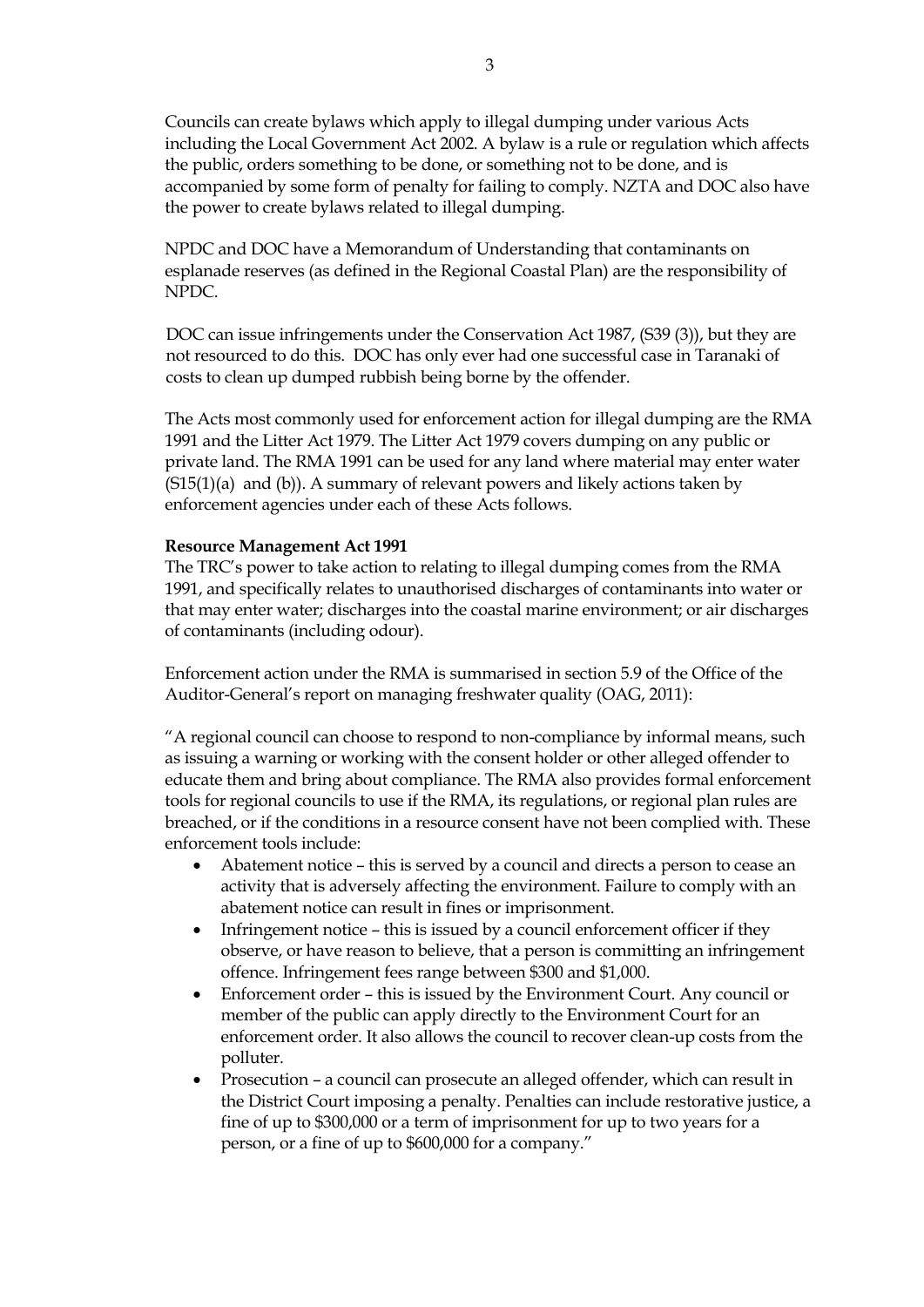The RMA provides council with discretion as to how and when to use informal or formal responses to non-compliance. Procedures and guidelines such as the Taranaki Regional Council Enforcement Provisions and Procedures as well as the Solicitor-General's Prosecution Guidelines inform the decision making around response to noncompliance under the RMA. Unfortunately it is not straightforward as many factors may influence the outcome.

#### **Litter Act 1979**

District councils can issue infringement notices for illegal dumping under section 13 of the Litter Act 1979, as long as the appropriate resolution has been passed. Infringement notices impose a fine up to a maximum of \$400.

NPDC and STDC issue infringement notices under the Litter Act; in addition, STDC has a Litter Infringement Policy, available on its website, [www.southtaranaki.com/](http://www.southtaranaki.com/%20Council/Policies/Litter-Infringement-Policy/)  [Council/Policies/Litter-Infringement-Policy/](http://www.southtaranaki.com/%20Council/Policies/Litter-Infringement-Policy/) (accessed 3 July 2014). Extracts from this policy follow:

"Council's role and responsibility

Every Territorial Authority is responsible for the enforcement of the Litter Act 1979. Therefore it is the role of the Council to monitor the District for litter dumping, act on complaints and infringe those responsible for litter dumping."

"Requirements of the Act

The Litter Act 1979 provides for the issuing of infringement notices up to a maximum of \$400 for any offence as specified under Section 15(1) of the Act. The Act also provides notices for occupiers to clear private land of litter (Section 10), and fines on conviction through court proceedings."

**[Table 1](#page-9-0)** below outlines the infringement notices for different levels of littering (by definition this includes illegal dumping) in the South Taranaki District. The Council reserves the right to prosecute offenders in respect of any breaches of the Litter Act 1979.

| <b>Fine</b> | Descriptors for typical offences                                                                                                                                         |  |  |
|-------------|--------------------------------------------------------------------------------------------------------------------------------------------------------------------------|--|--|
| \$100       | Depositing litter of less than one litre by volume.                                                                                                                      |  |  |
|             | Examples: a takeaway container or contents of an ashtray.                                                                                                                |  |  |
| \$200       | Depositing litter from one to 20 litres by volume.                                                                                                                       |  |  |
|             | Examples: roadside dumping of a 1.5 litre plastic container, or placing<br>household rubbish bags or accumulated car waste in public litter bins.                        |  |  |
| \$300       | Depositing litter from 20 to 120 litres by volume.                                                                                                                       |  |  |
|             | OR.                                                                                                                                                                      |  |  |
|             | Depositing any litter in a Council park or reserve.                                                                                                                      |  |  |
|             | Examples: roadside dumping of small volumes of household or green waste,<br>or of any pest plant material                                                                |  |  |
| \$400       | Depositing litter of more than 120 litre by volume.                                                                                                                      |  |  |
|             | OR.                                                                                                                                                                      |  |  |
|             | Depositing of Hazardous litter.                                                                                                                                          |  |  |
|             | Examples: dumping commercial waste, dumping of disposable nappy[s], car<br>parts or glass, e-waste, animal remains or anything that has a hazardous<br>chemical residue. |  |  |

<span id="page-9-0"></span>**Table 1** Types of littering offences requiring infringement fees in STDC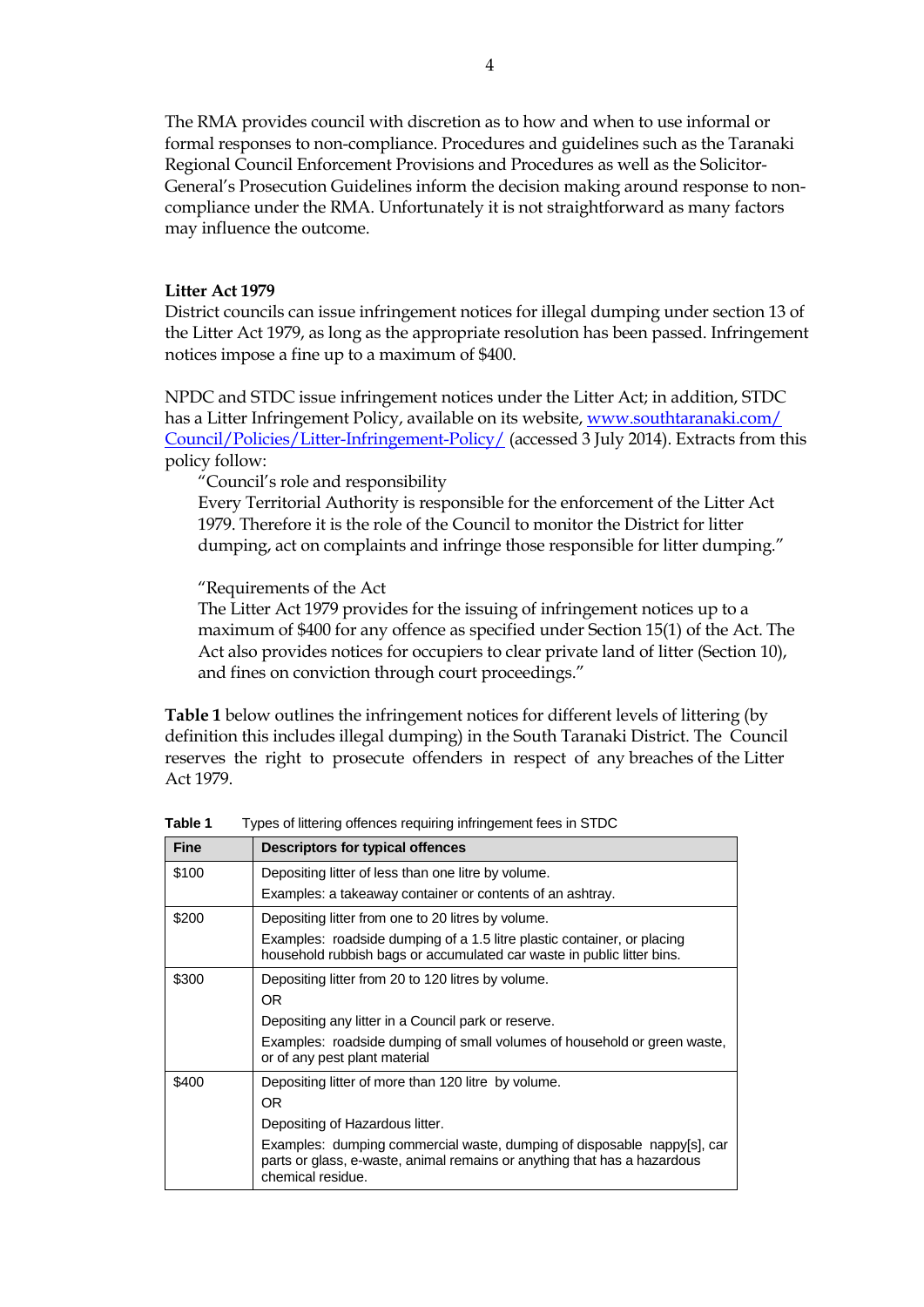NPDC's infringement fines follow a similar scale. Information about litter infringement and fines is available on its website: [www.newplymouthnz.com/CouncilAtoZ/Litter.htm](http://www.newplymouthnz.com/CouncilAtoZ/Litter.htm)

SDC does not have an infringement regime or a specific litter bylaw, and does not issue infringement notices. Offenders caught in the act are directed to "pick it up and either take it away or put it in a bin". Litter is mentioned in its Bylaws (SDC, 1993), chapter 9, under the heading Nuisances:

901 DEPOSIT OF REFUSE, ETC.

901.1 No person shall deposit, or permit or suffer to be deposited, or to accumulate any refuse or litter as defined in the Litter Act 1979 or rubbish of any description including sawdust, plastics materials, waste paper, shavings, filth, tins, glass, rags, straw, garden refuse, tree cuttings, iron, or steel on any land not being a place set apart for such purpose by the Council, unless in so doing he takes sufficient precautions to prevent the creation of a nuisance or anything offensive or likely to be injurious to health.

*Example of actions taken by a district council (STDC) after an incident is reported*  Infringement notices are sent if the offender can be identified.

In addition to the fine, the infringement notice also includes a time period for the offender to remove the dumped material. If this is not done, STDC arranges removal and charges the costs to the offender.

#### *Prosecution under the Litter Act*

The cost to prosecute may be significant, e.g. the single prosecution taken by NPDC in the last two years cost Council \$6000, and resulted in a fine of \$2000. Despite the expense, prosecution may be necessary as part of any campaign to reduce illegal dumping as it sends a strong signal that this type of behaviour is not acceptable. In the longer term, spending money on prosecution may save money from reducing the costs of dealing with dumped rubbish.

#### **Between agency issues**

DOC has indicated a lack of resources to respond to abatement notices from TRC. In many cases the material is expensive to remove and use of enforcement is challenging.

In some other regions responsibility for managing illegally dumped waste is not always clear cut between regulatory authorities and landowners. A clear process is needed which outlines where each party's responsibility lies, e.g. monitoring, enforcement, cost of clean-up, recovery of costs, etc. This will also help identify the type and amount of resourcing required to deal with illegal dumping incidents and support a positive outcome: efficient clean-up of dumped materials and successful deterrence.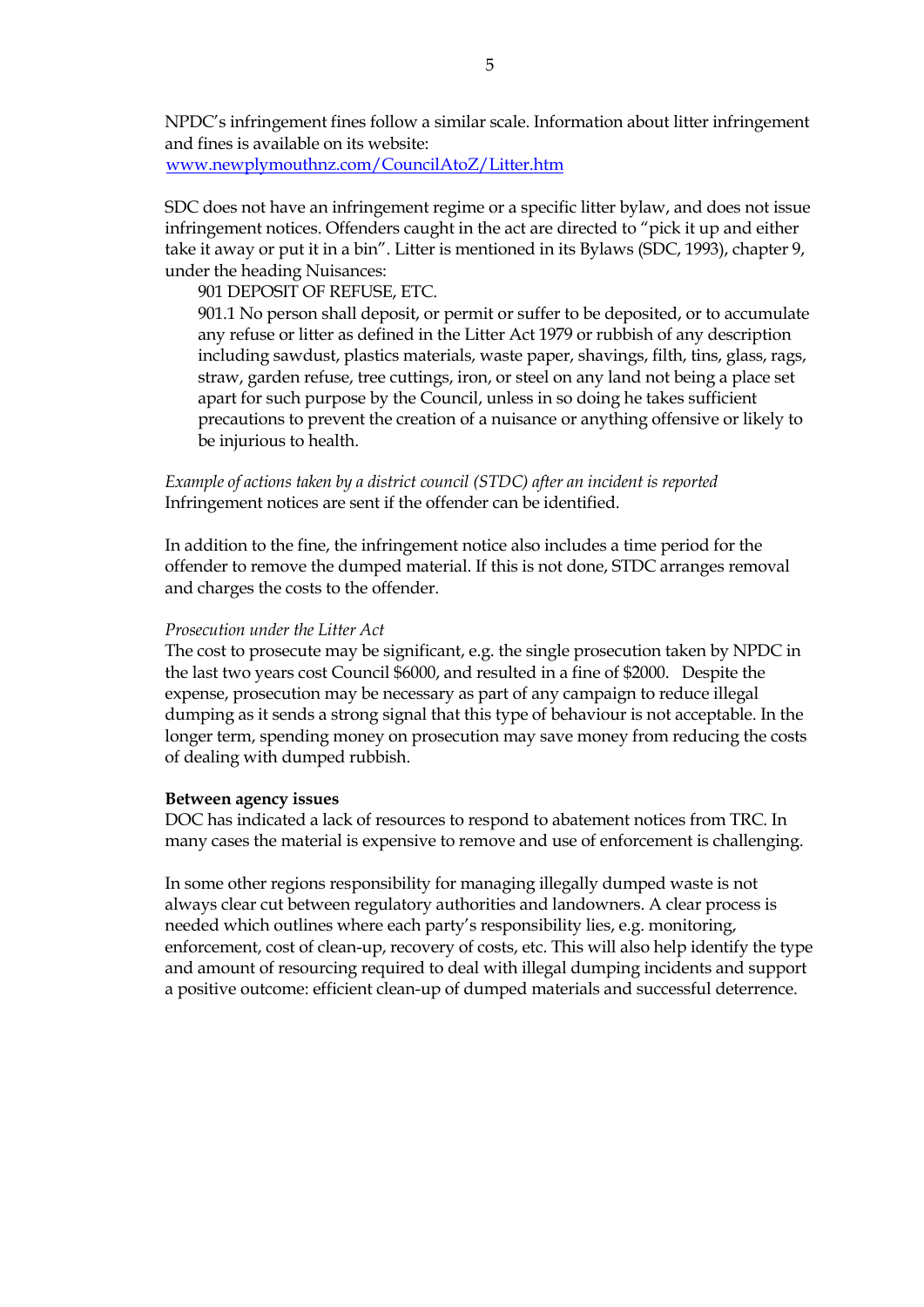# <span id="page-11-0"></span>**2. Data collection and analysis**

The three district councils: New Plymouth District Council (NPDC), Stratford District Council (SDC), and South Taranaki District Council (STDC), the Taranaki Regional Council (TRC), the Department of Conservation (DOC) and the NZ Transport Agency (NZTA) were asked to provide all information on illegal dumping events that occurred during the twelve months from 1 January to 31 December 2013.

The agreed format was monthly reporting on: the number of events, the amount of waste being dumped  $(m<sup>3</sup>)$ , the types of waste being dumped (number of events in each of these categories: Rubbish Bags; Greenwaste; Furniture, whiteware and electronic; Animal Carcasses; and Mixed Rubbish), and locations of events.

### <span id="page-11-1"></span>**2.1 Overall comments, regional summary and comparisons by district**

A more complete picture is now available as a result of the information collected for the 2013 calendar year. Each of the councils and NZTA have provided data on the number of events; and the councils have provided estimates of volumes.

It became apparent during the analysis for this report that a more standardized reporting process for illegal dumping both across agencies and in some cases within an agency would be helpful. For example, agreement on a minimum 'size' before an event is considered illegal dumping rather than littering. If a MacDonald's bag dropped out of a car window is counted by one agency but another is only recording larger events the aggregated data will not be especially reliable as baseline information. The way volumes, waste types and locations were recorded also varied between agencies. This is covered in more depth in the discussion section.

The total number of events recorded for Taranaki during 2013 for all agencies which provided this information was 249, or 21 per month. This is an increase from the 160 events recorded in the earlier (2011-2012) investigation; this data was only available from the four councils.

The total volume for all agencies which provided this information for 2013 was 967m<sup>3</sup>, or 81m<sup>3</sup> per month. Volumes were not available for the 2011-12 investigation.

**Error! Reference source not found.** below summarises the number and volume of llegal dumping events recorded by each agency during 2013, and during 2011-12 where this information was available. [Figure 1](#page-12-1) below is a graphical representation of the number of events by agency.

Very large volumes were recorded for five individual events, all of which were events reported to TRC, (three were in the NPDC area and two in the STDC area). Four of these were sites where dumping had been occurring over a long time period before being reported. Individually these were estimated at 450m<sup>3</sup> (a 'farm dump'), 100m<sup>3</sup>,  $60m<sup>3</sup>$  and  $40m<sup>3</sup>$ . The fifth, a one-off event, was estimated at 150 m<sup>3</sup>.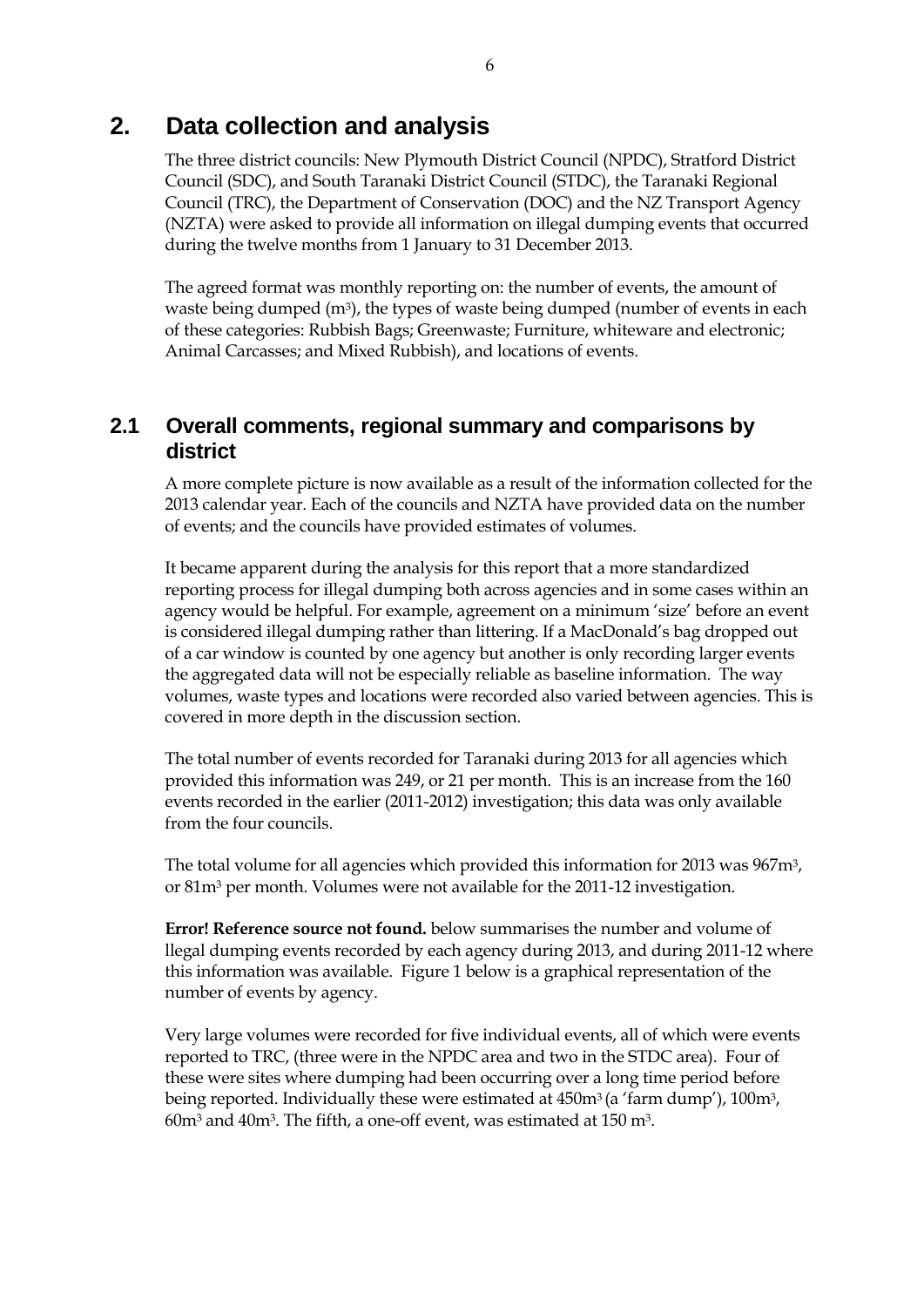| Agency      |         | Number of events | Volume $(m^3)$ |  |
|-------------|---------|------------------|----------------|--|
|             | 2011-12 | 2013             | 2013           |  |
| <b>NPDC</b> | 133     | 100              | 73             |  |
| <b>SDC</b>  | 6       | 17               | 7              |  |
| <b>STDC</b> | 16      | 29               | 31             |  |
| <b>TRC</b>  | 5       | 19               | 857            |  |
| <b>NZTA</b> | nd      | 84               | nd             |  |
| <b>DOC</b>  | nd      | nd               | nd             |  |
| Totals      | 160     | 249              | 967            |  |

<span id="page-12-0"></span>**Table 2** Number and volume of illegal dumping events in 2011-2012 and 2013 recorded by each agency



<span id="page-12-1"></span>**Figure 1** Number of illegal dumping events in 2011-2012 and 2013 recorded by each agency

[Figure 2](#page-13-0) below shows the number of illegal dumping events reported to each council on a per person basis for the two sets of data available[. Figure 3](#page-13-1) shows the volumes per person reported to each district council for 2013.

For 2013, SDC had the highest number of illegal dumping incidents reported per person to the three district councils with NPDC the second highest. In the 2011-2012 period, NPDC was the highest per person.

The volume per person for 2013 was highest for South Taranaki.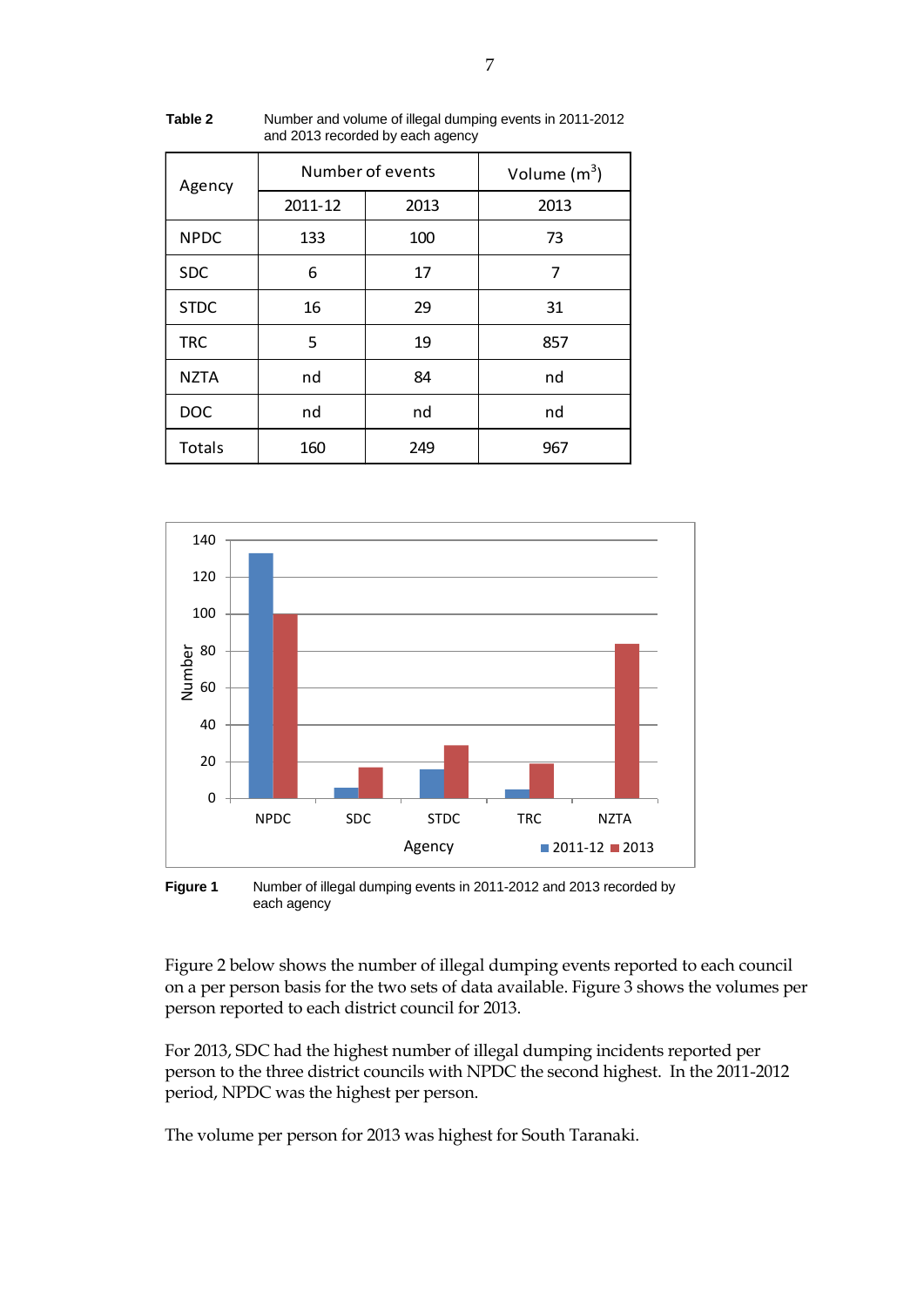

<span id="page-13-0"></span>



<span id="page-13-1"></span>**Figure 3** Volume of illegal dumping events recorded per person by each district council Jan – Dec 2013

When the records for number of events from TRC and NZTA are also included, the highest number of events per person was recorded in the New Plymouth District area, considerably less for the Stratford area, and the lowest for South Taranaki area. This is shown in [Figure 4](#page-14-0) below. This information will be useful for future comparisons to identify whether the number of illegal dumping events and volumes recorded by each council and in each council district is changing over time.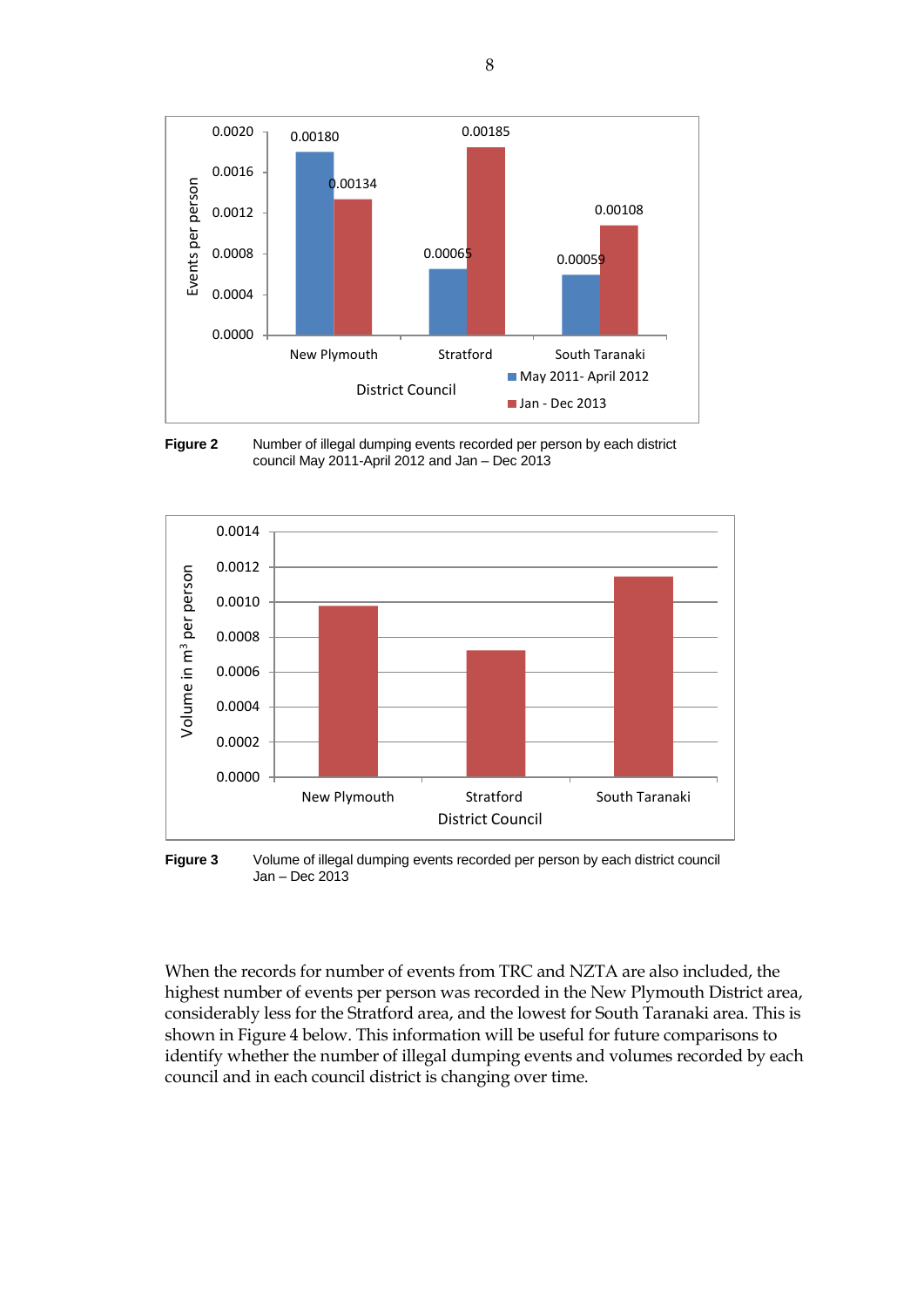

<span id="page-14-0"></span>**Figure 4** Number of illegal dumping events recorded per person in each District Council area including data from TRC and NZTA Jan – Dec 2013

[Table 3](#page-14-1) below shows number of events and volumes by district council area; both district council records alone, and combined district council, TRC and NZTA records.

|                 | <b>Number of events</b> |                 |                 | Volume $(m^3)$  |           |
|-----------------|-------------------------|-----------------|-----------------|-----------------|-----------|
| <b>District</b> | 2011-12                 | 2013            |                 | 2013            |           |
|                 | <b>DCs only</b>         | <b>DCs only</b> | DCs, TRC & NZTA | <b>DCs only</b> | DCs & TRC |
| New Plymouth    | 133                     | 100             | 198             | 73              | 329       |
| Stratford       | 6                       | 17              | 18              | 7               |           |
| South Taranaki  | 16                      | 29              | 33              | 31              | 631       |
| <b>Totals</b>   | 155                     | 146             | 249             |                 | 967       |

<span id="page-14-1"></span>**Table 3** Number of events and volume by District Council area – district council data only; and district council, TRC and NZTA data combined

While the data is more complete now than it was in the 2012 report, it is not yet possible to determine if there is a difference in the total number of events per district, or if more waste is being illegally dumped on to DOC land in the districts where illegal dumping reported to councils and NZTA is lower.

When volumes are recorded appropriately by each agency, a volume comparison may be made between districts.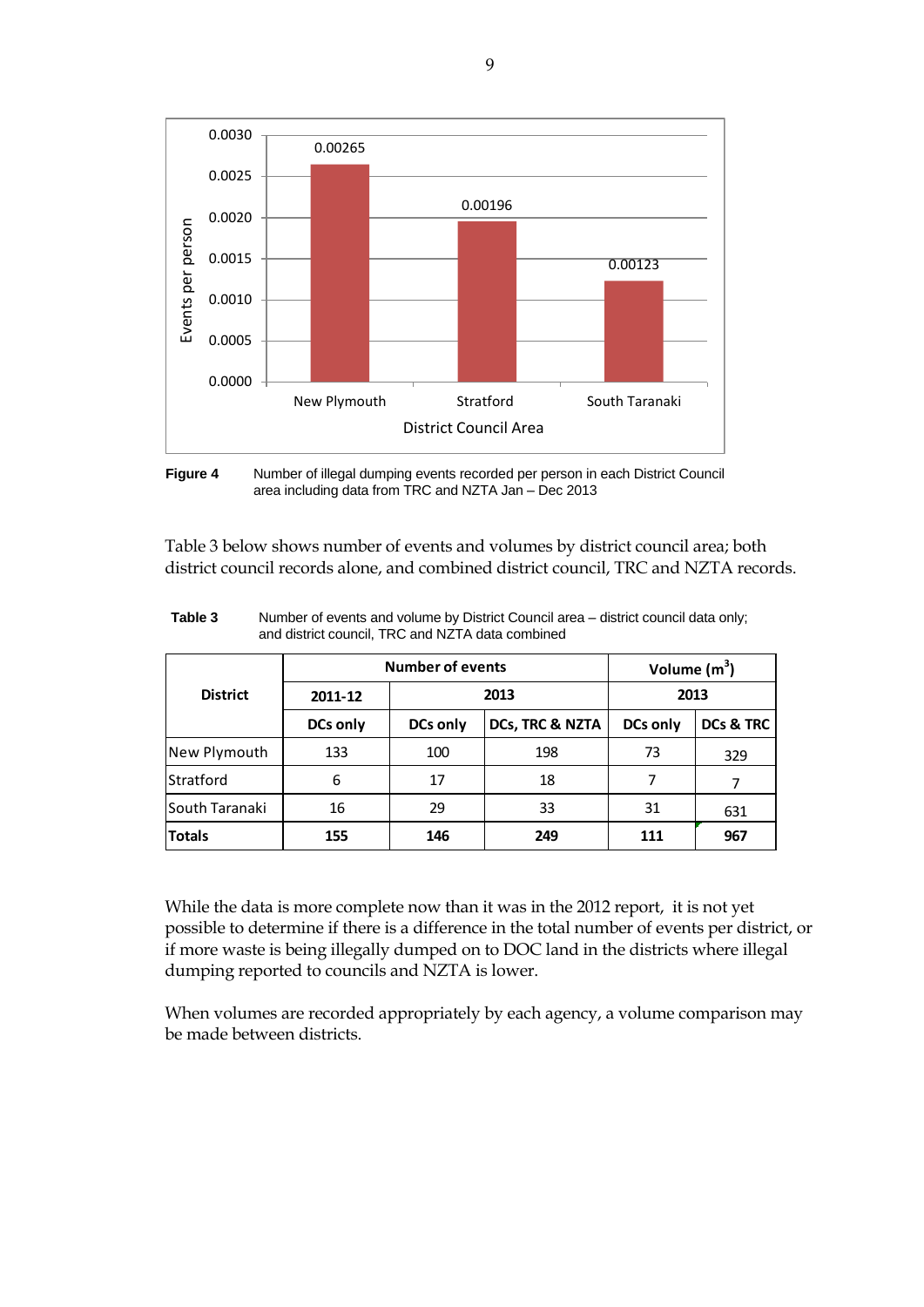**[Figure 5](#page-15-1)** below shows number of events recorded monthly by each agency during 2013. There is no obvious pattern across the year. As more data is collected, the presence or absence of patterns may become evident.



<span id="page-15-1"></span>**Figure 5** Number of events recorded monthly by each agency during 2013

# <span id="page-15-0"></span>**2.2 New Plymouth District Council**

Information on illegal dumping events is recorded by the Council's call centre when a complaint is received. For each event the type of waste is recorded as well as the location. For the 2013 calendar year the volume was also recorded by NPDC Parks, and at a later stage estimated by NPDC Environmental Health.

A total of 100 events occurred during the 2013 calendar year, an average of 8.3 per month; with a total volume of 73m<sup>3</sup> or an average of 6.1m<sup>3</sup> per month. The number of events was fewer than the 133 recorded in the 12 months of the 2011-2012 study.

As noted also in the 2012 report, illegal dumping outside the landfill gates and at transfer stations is cleaned up but not currently recorded and is therefore not included in these figures.

Illegal dumping occurs at remote locations and reserves. The biggest problems are at coastal sites, especially those where people can easily drive up and throw material out of the boot or off the trailer. Centennial Drive was noted as the most popular, followed by Kawaroa Park. It was also noted that rubbish bags are sporadically spread around existing rubbish bins. Bertrand Road Bridge was another site specifically mentioned.

It was not possible to analyse the types of waste by number of events due to a misinterpretation of the data collection requirements.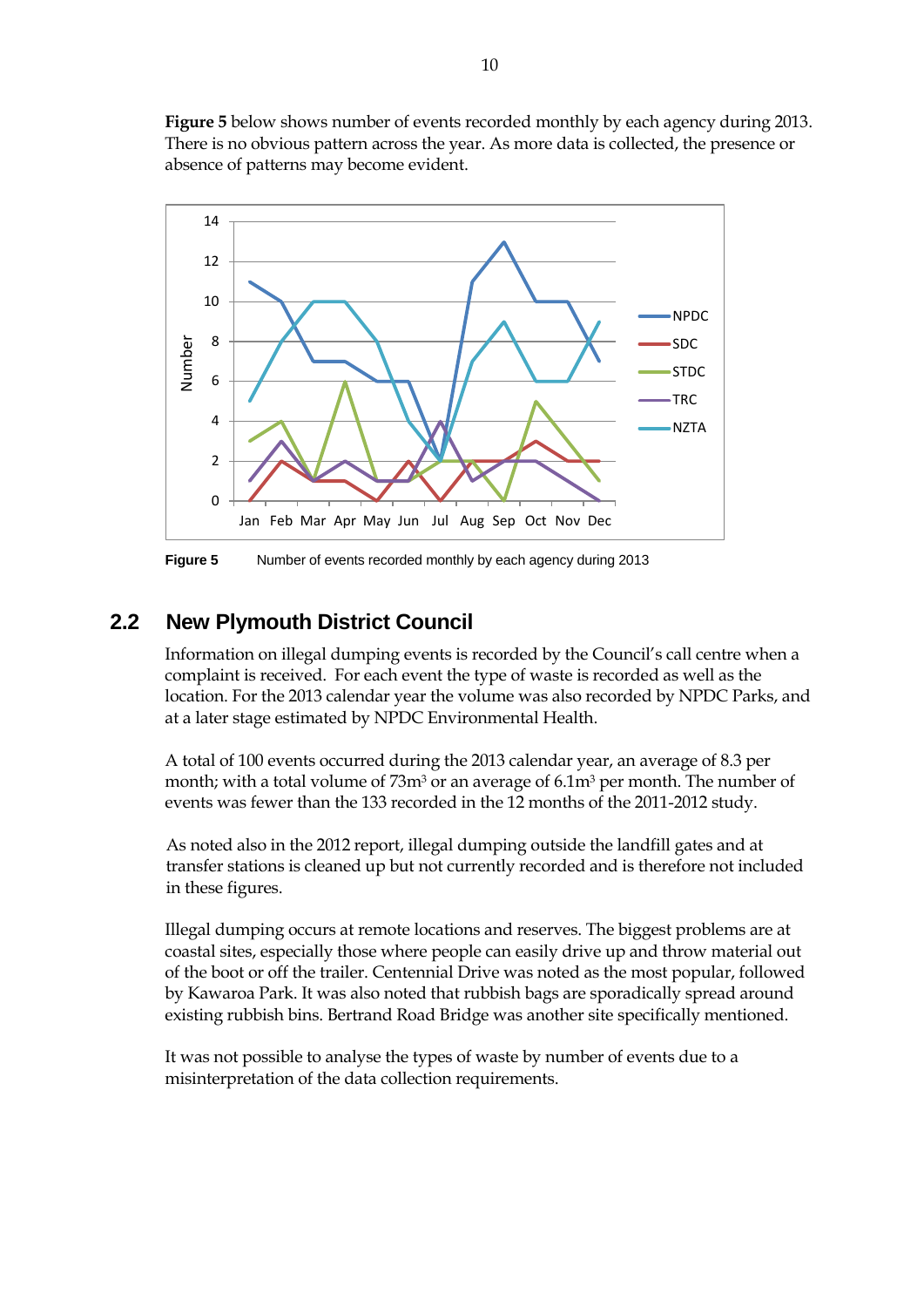#### <span id="page-16-0"></span>**2.2.1 Actions taken**

In all cases illegally dumped waste is removed by Council's contractors, who check the rubbish to see if those responsible can be identified. If this is the case, the incident is forwarded on to Environmental Health for further action.

Where illegal dumping of waste occurs in NPDC parks and the offender is not able to be identified, a letter drop is made to surrounding properties explaining that dumping of waste is illegal.

Environmental Health officers issued two infringement notices over this period, and contacted a number of other offenders.

### <span id="page-16-1"></span>**2.3 Stratford District Council**

Information on illegal dumping is recorded by the Council's contractors when they respond to a complaint. The location and the type of waste are recorded, and for each month of the 2013 year a volume estimate was made.

A total of 17 events occurred during the 2013 calendar year, an average of 1.42 per month; with a total volume of 6.67m<sup>3</sup> or an average of 0.56 m<sup>3</sup> per month. The number of events was more than the six recorded in the 12 months of the 2011-2012 study.

Illegal dumping occurred at a mixture of urban and rural locations, some of which are remote: Orlando/Lear Streets, Cardiff Walkway (multiple events), Esk Road (multiple events), Midhurst Domain, Standish Road, Pembroke Road, Swansea/Warwick Roads, Celia Street (west), Brookes Road, Monmouth Road, Mangaoapa Road and Matau Saddle (multiple events).

In terms of the volume by types of waste, the largest volumes were from the categories 'mixed rubbish' and 'furniture, whiteware and electronic', including several mattresses.

Waste types by numbers of events are shown in [Figure 6](#page-16-2) below, with 'rubbish bags' being the largest category. In 2012, waste types were a mixture of large items such as TVs and a freezer as well as general household waste.



<span id="page-16-2"></span>**Figure 6** Types of waste recorded as illegally dumped in 2013 by Stratford District Council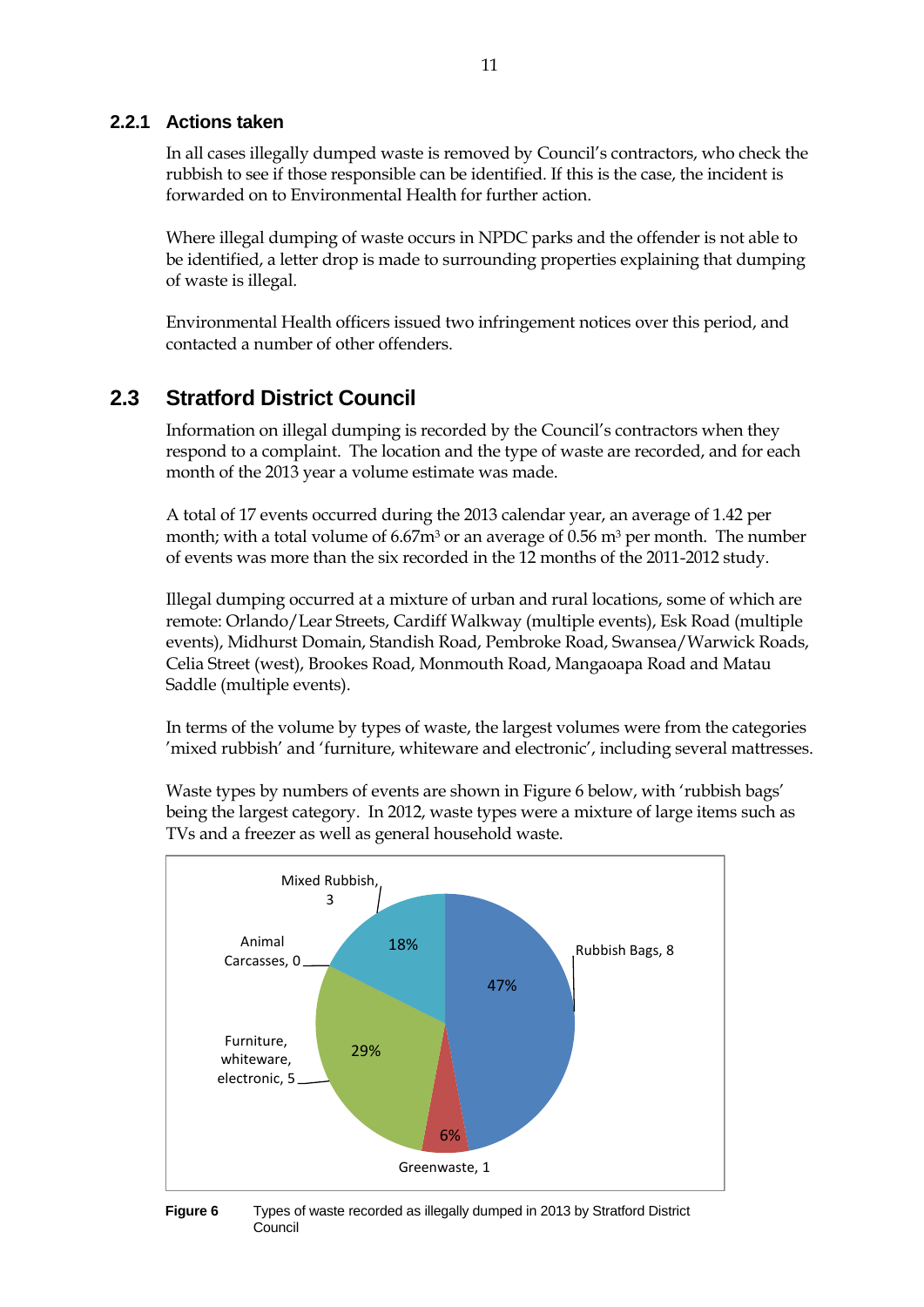#### <span id="page-17-0"></span>**2.3.1 Actions taken**

Following a typical illegal dumping event the action taken is to record the incident and have Council's contractor undertake a cleanup. Should it appear that repeat offences are occurring, Council will attempt to identify the offender and where successful issue a notice of intent to fine or prosecute should further offending continue. During the period covered by this investigation Council did not consider it feasible to attempt to identify an offender. This process is the same as that described in the 2012 report.

### <span id="page-17-1"></span>**2.4 South Taranaki District Council**

Illegal dumping incidents are recorded by the Council's Environmental Health Officer. Quantity and location is recorded along with the type of waste.

A total of 29 events occurred during the 2013 calendar year, an average of 2.4 per month; with a total volume of 30.75m<sup>3</sup> or an average of 2.6m<sup>3</sup> per month. The number of events was considerably greater than the 16 recorded in the 12 months of the 2011- 2012 study.

Locations include Waiau River Opunake; Ngawhini Road (multiple events); the green waste dump, Patea; Whenuku Road, Normanby; Katene Road, Normanby; Scott Road, Hawera; Castle Street bridge, Eltham; Austin Road, Hawera; Matangarara Road, Hawera; Railway Road, Hawera; York Street, Eltham; Mountain Road, Normanby; Tawhiti Road, Hawera.

Illegal dumping also occurs outside transfer stations when they are closed with the biggest problem at Manaia. A record is being kept of this by date and type of rubbish. Dumping occurred outside the Manaia site on 45 days during 2013.

It was not possible to analyse the types of waste by number of events due to a misinterpretation of the data collection requirements.

#### <span id="page-17-2"></span>**2.4.1 Actions taken**

The process for dealing with illegal dumping reported to STDC is to photograph the waste and attempt to identify who is responsible. This information is then given to the Council's environmental health officer who decides if it is possible to issue an infringement notice. If so, these are then sent out. Five infringement notices were sent out during the period 1 January to 31 December 2013.

If the waste is not removed by the person who dumped it, Council contractors remove it and clean up the area.

At the time of the 2012 report, the process was different: if it was possible to identify who dumped the waste a letter was sent to the offender stating how they were identified. If there was no response within two weeks of the original letter being sent, an invoice was then sent out to cover the cost of the waste removal. Two letters were sent out in the period covered by the 2012 report.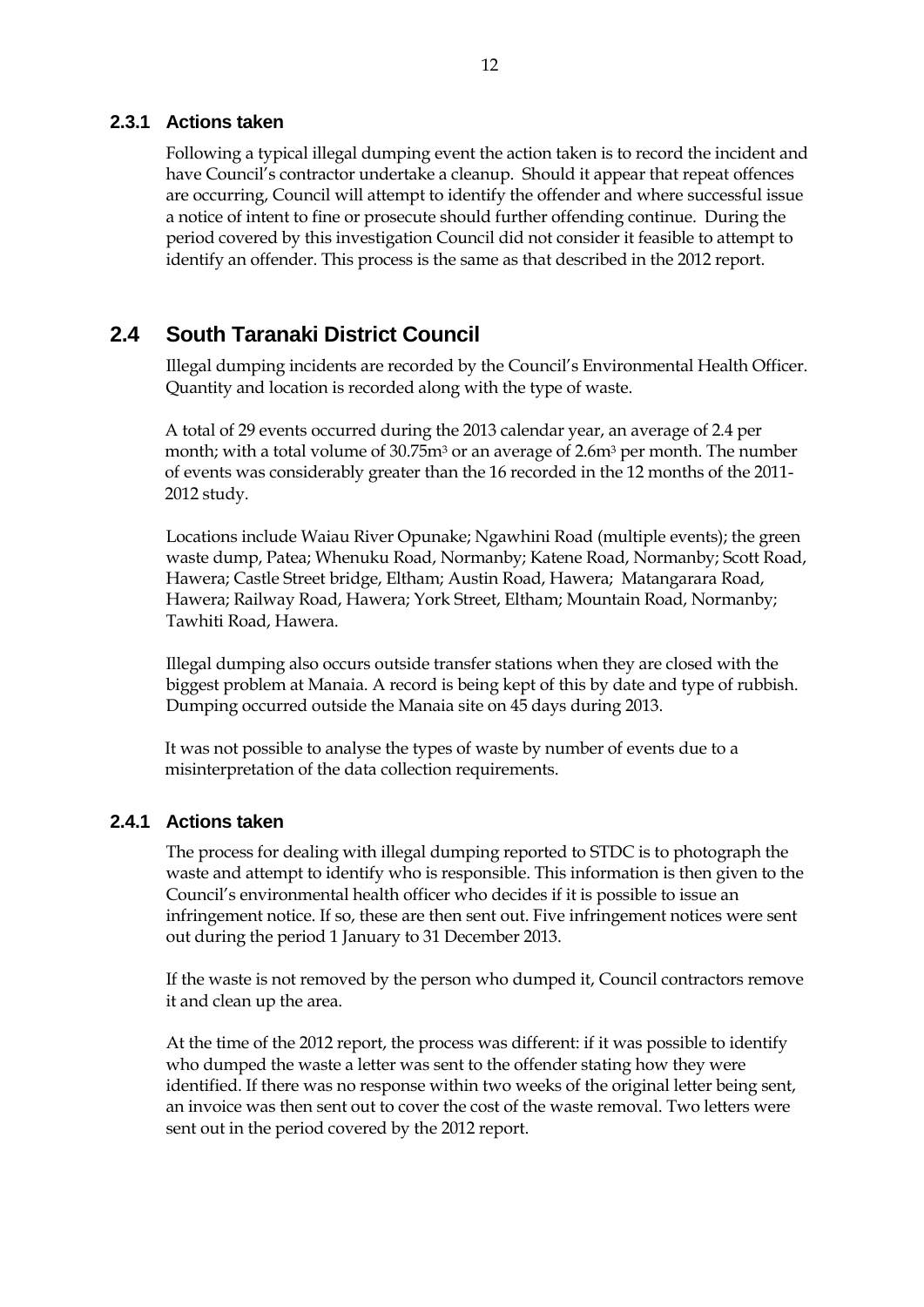More recently, during January 2014, a movable security camera was used at an area where illegal dumping regularly occurs, Manaia Transfer Station, to identify who was dumping the waste. The camera was in use for several days and resulted in six infringement notices being sent out; of which two paid the infringement cost. Some were disputed. The problem dumping at this site has reduced.

## <span id="page-18-0"></span>**2.5 Taranaki Regional Council**

A total of 19 events occurred during the 2013 calendar year, an average of 1.6 per month; with a total volume of 1898m<sup>3</sup> or an average of 158m<sup>3</sup> per month. The number of events was more than the five recorded in the 12 months of the 2011-2012 study. One further incident was passed on to the relevant district council.

Of these events, 14 were in NPDC's area, one was in SDC's area and four were in STDC's area.

The photos below show examples of various types of illegal dumping events investigated by Council staff.



**Photo 1** Illegal dump site on a farm (STDC area). Estimated volume  $450<sup>3</sup>$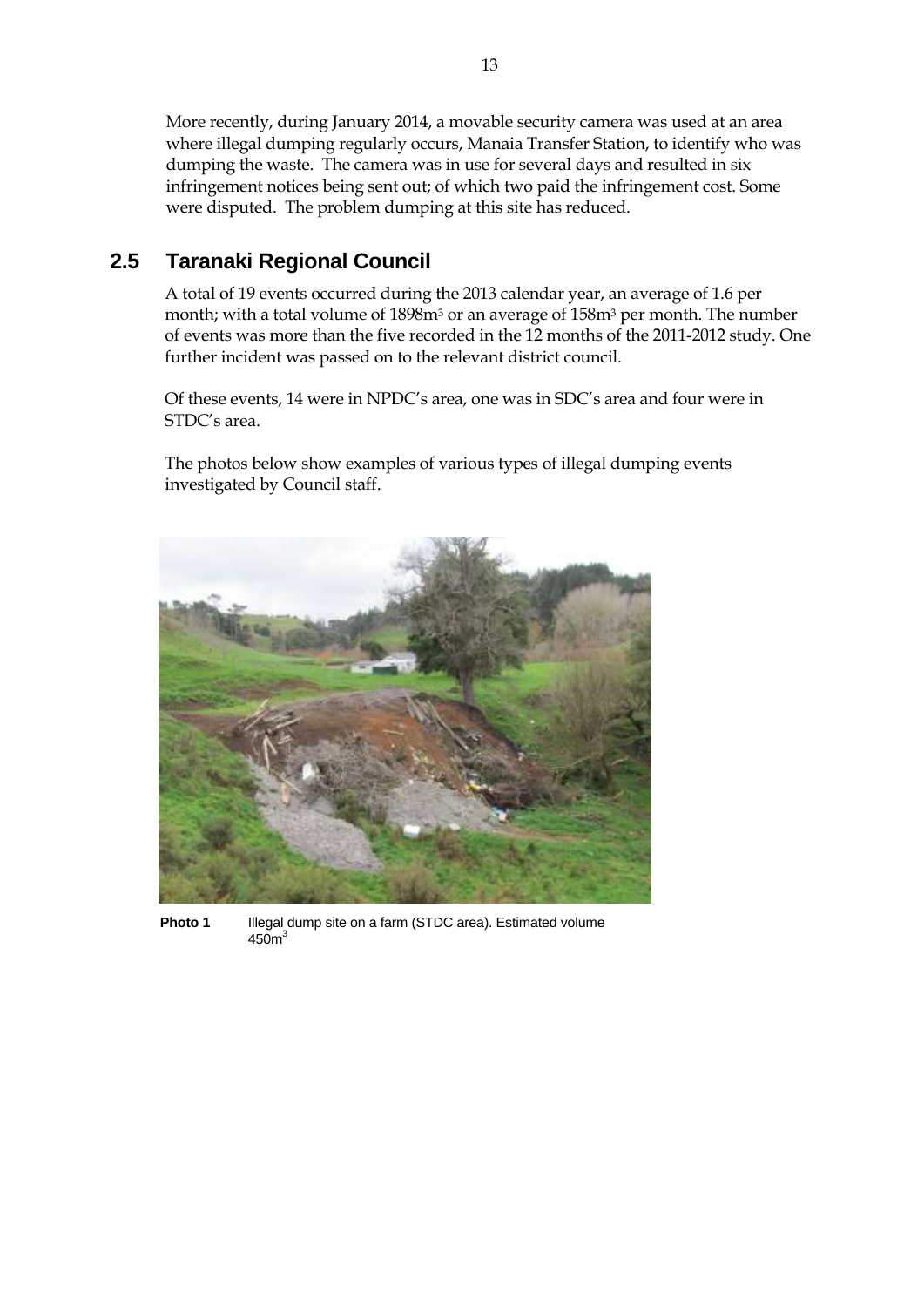





**Photo 2** Material dumped from private land on to DOC land (NPDC area): an example of an incident where dumping had occurred from the adjacent private house over several years and was only reported when the area was being cleared of weeds by a PD gang. Estimated volume  $8m<sup>3</sup>$ 



.

**Photo 3** Green waste Waimea Stream bank (NPDC area). Estimated volume 60m3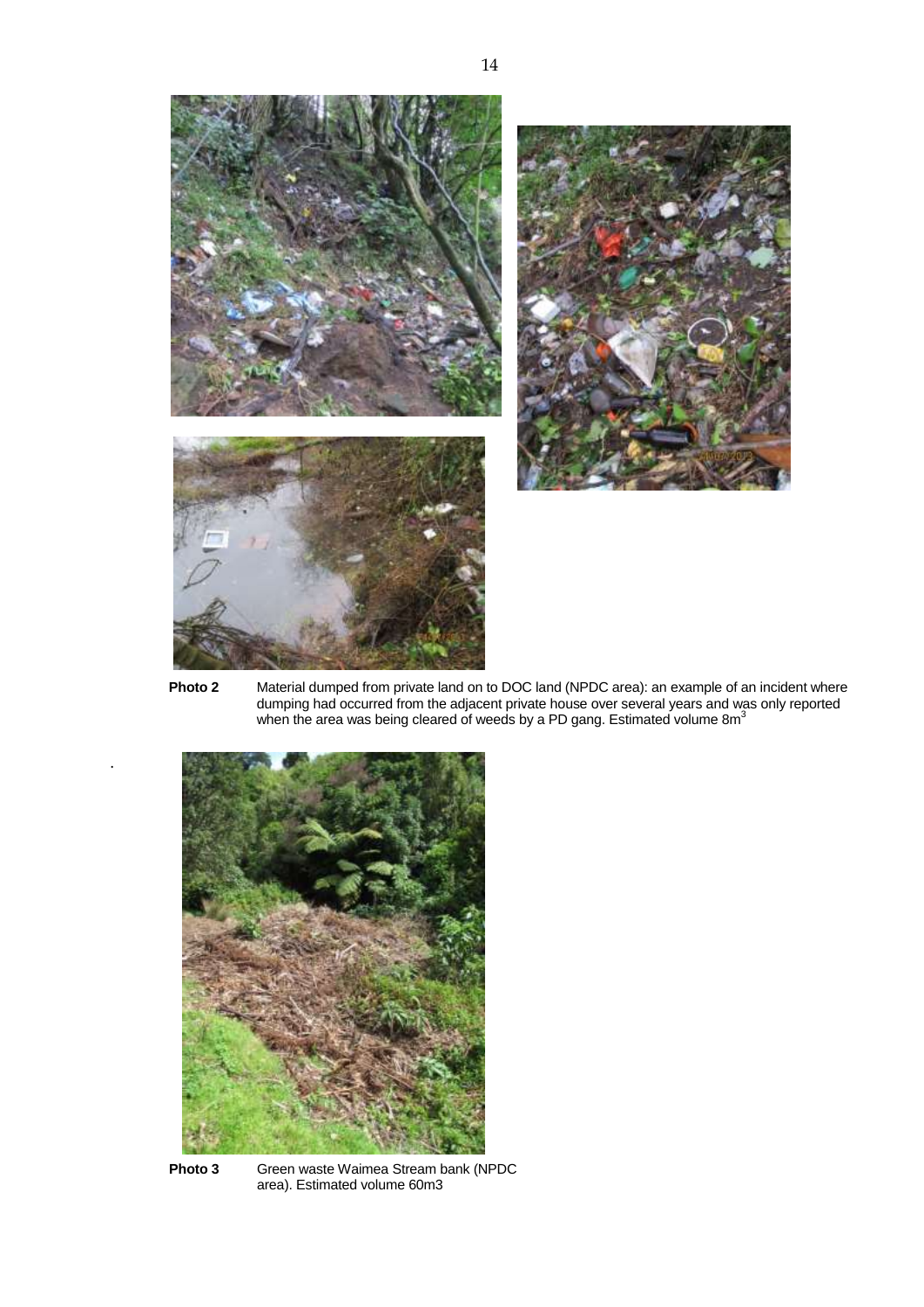A reported dumping of TVs during October was included as an event, but the volume is unknown as the items were removed by the people who came across it prior to Council inspection.

In a category on its own is a dump site at Turuturu Mokai Reserve reported to the TRC in November 2013. This contains a large volume ('truckloads') of material and is still under investigation. It has not been included in the statistics as it is likely that it is decades since any material was dumped here.

One officer commented that he "had not seen a cleanfill that doesn't turn into an illegal dump if it is not monitored and the gate kept locked." It seems to be a regular practice that where gullies are being filled with acceptable material like soil and concrete, prohibited material like bitumen from road works, treated timber, green waste, whiteware and domestic rubbish are also dumped, unless strict controls are in place.

The two photos below show an example of illegal dumping in a farm gully. They were taken during the original inspection.



**Photo 4** Bitumen and bitumen coated brown paper from road works piled beside the gully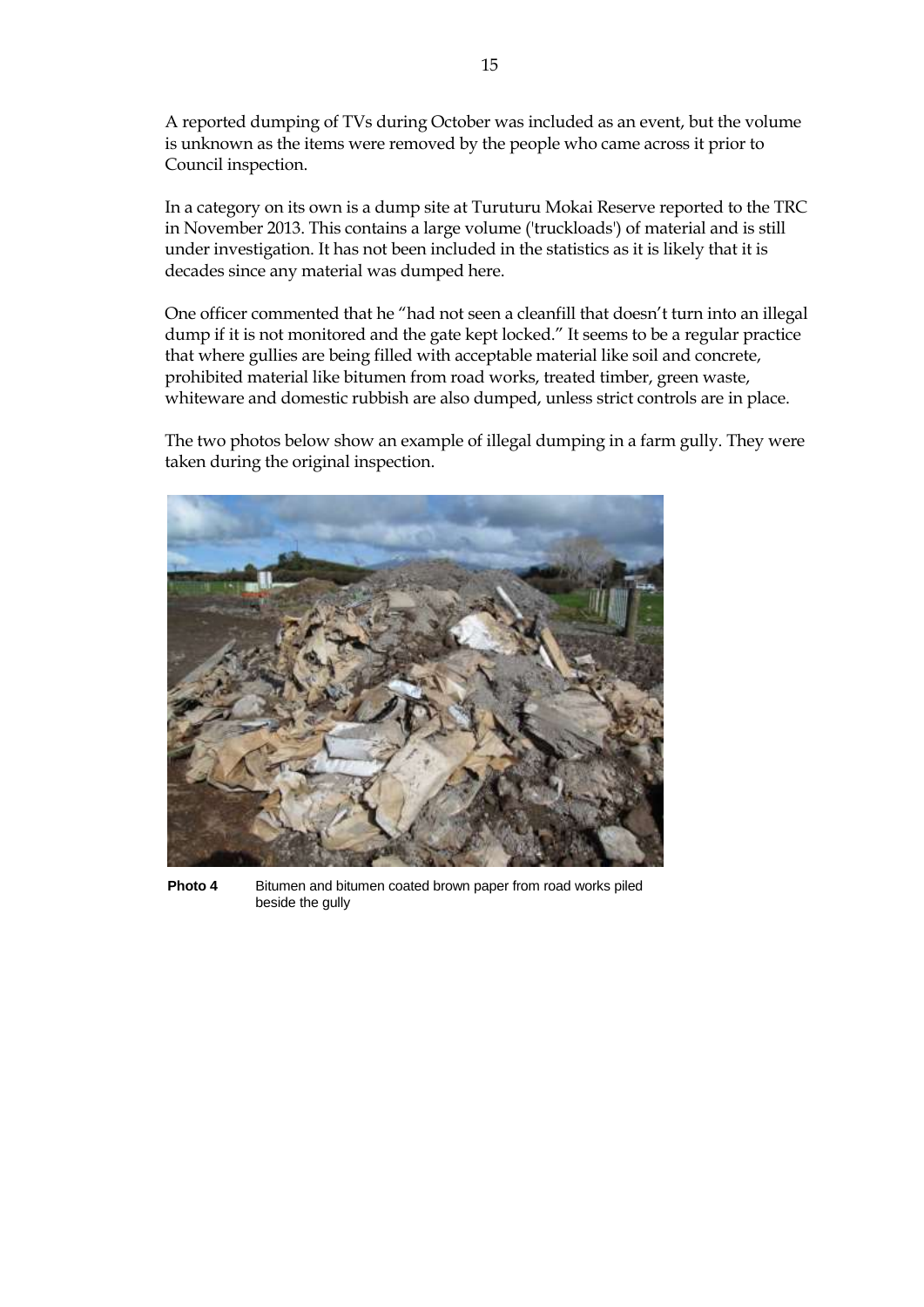

**Photo 5** Green waste, timber, corrugated iron and other rubbish at the same gully site as the photo above

Illegal dumping occurred at a mixture of urban (nine events) and rural locations (10 events).

In terms of the types of waste by far the majority of the volume was from the categories 'mixed rubbish' ( $278m<sup>3</sup>$ ) and 'green waste' ( $577m<sup>3</sup>$ ). The same applies to waste types by numbers of events, as shown i[n Figure 7](#page-21-0) below, with 'mixed rubbish' and 'green waste' also being the largest categories.

In 2012, the five incidents recorded were all in the 'mixed rubbish' category; one of these was a dumped vehicle.



<span id="page-21-0"></span>**Figure 7** Types of waste recorded as illegally dumped in 2013 by Taranaki Regional Council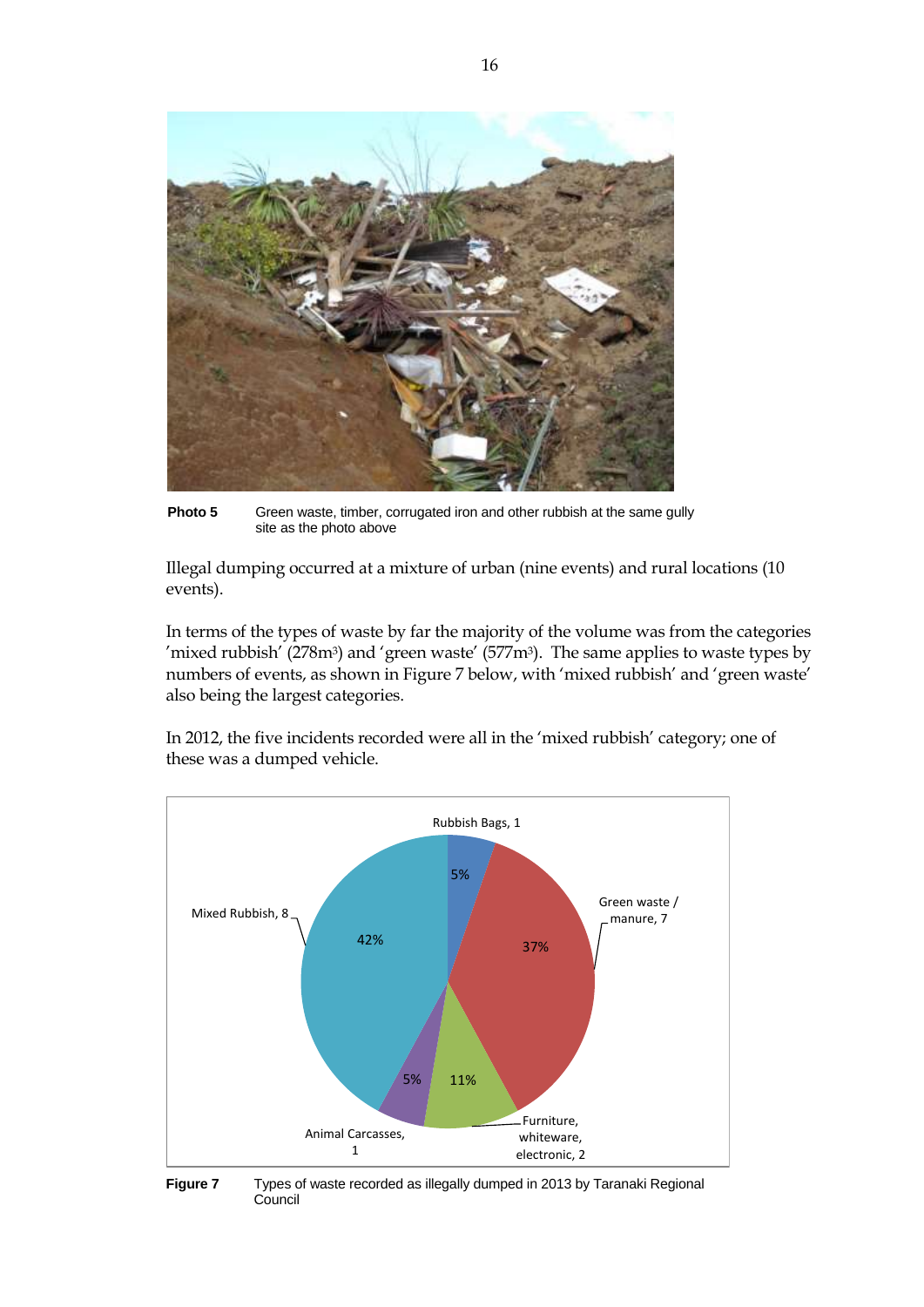### <span id="page-22-0"></span>**2.5.1 Actions taken**

Eight abatement notices and one infringement notice were issued relating to illegal dumping (in two cases two abatement notices were issued in relation to the same event). In another seven instances, the perpetrator was instructed to cease (and in one case to also apply for a consent), remove or bury in an approved manner. Where reinspections were necessary and had occurred by the time of writing this report, abatement notices and other instructions had been complied with.

## <span id="page-22-1"></span>**2.6 Department of Conservation**

Although the Department of Conservation does not keep records of individual illegal dumping events they were able to provide information on areas where evidence of illegal dumping is regularly seen. The situation remains unchanged since the 2012 report with tonnes of rubbish reported to be still lying out of sight in many DOC reserves. Much of this material has been there for years.

DOC finds that conservation areas in close proximity to small rural communities and on the edge of New Plymouth are the worst affected. They will address the problem of illegal dumping if it is an issue.

Sites in proximity to rural communities or on the edge of New Plymouth where illegal dumping continues to occur:

- Blue Rata Reserve in close proximity to Okato
- Ratapihipihi Reserve on the south western edge of New Plymouth
- Meeting of the Waters Reserve on the southern edge of New Plymouth
- Everett Park east of Inglewood
- Manukorihi Reserve on the south edge of Waitara
- Lucy's Gully
- Waiwhakaiho Carpark
- Old quarry up East Egmont
- Carrington Road, numerous spots

More remote sites where illegal dumping has occurred over many years and continues to occur:

- Tarata Reserve east of Inglewood and adjacent to Tarata
- Mt Messenger Reserve north of Uruti numerous dump sites
- Waitaanga Reserve (the eastern fringe)
- Kirai Reserve at Strathmore
- Tarere forest off the end of the Ingahape Road
- Taramokou north of the Otoraua Road Tunnel
- Pukerangiora Pa Historic Reserve

Areas where it appears that rubbish and garden waste is being disposed of over the fence by adjacent landowners:

- Mangahinau Reserve on the south edge of Waitara
- William Corbett Reserve on the south edge of Okato
- Cantlop Reserve south edge of Bell Block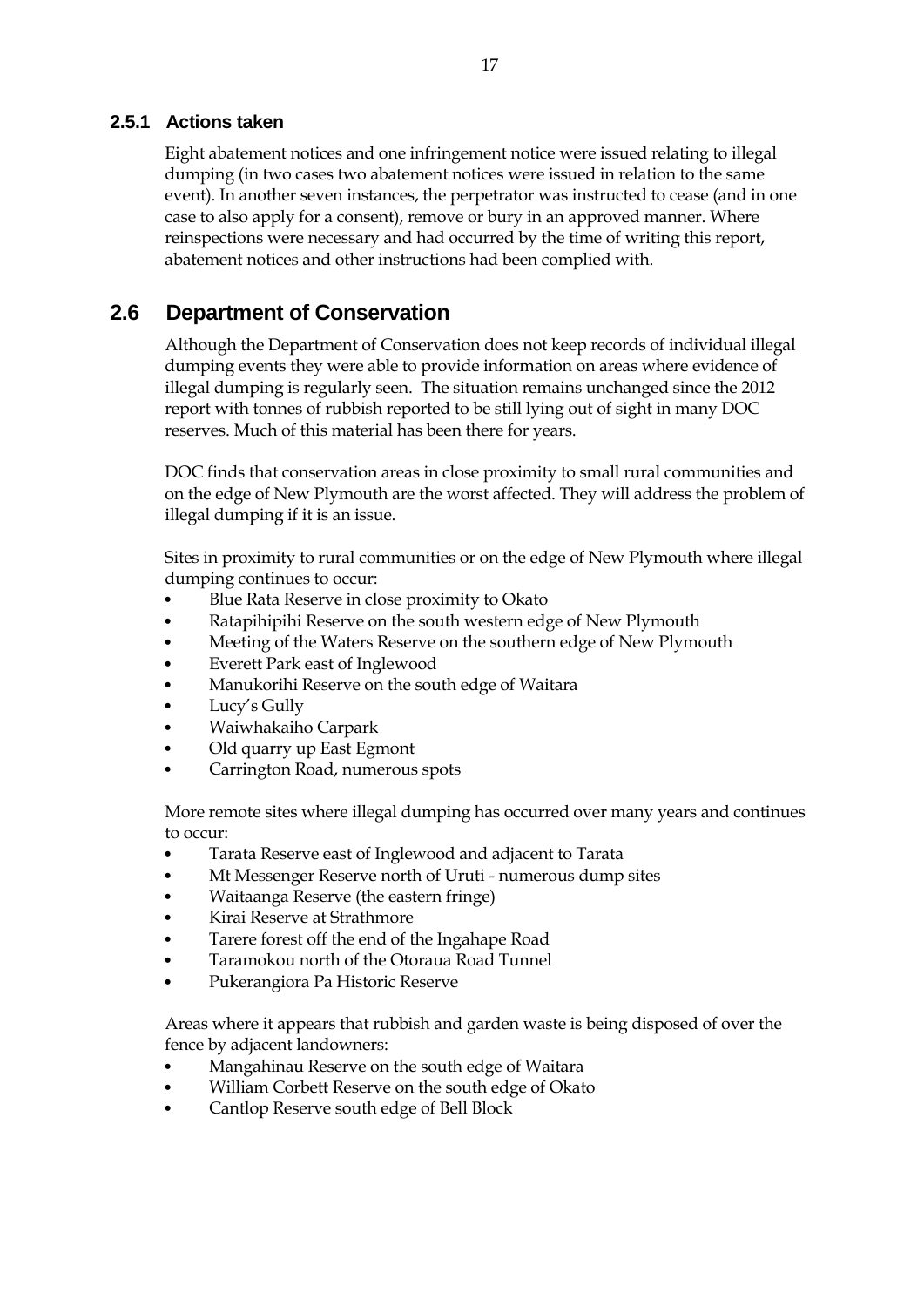Most recently more rubbish has been dumped and reported on the North Egmont roadside, Blue Rata Reserve and Mt Messenger Reserve. Another car was abandoned on the North Egmont roadside.

In the 2012 report, Dave Rogers, the Programme Manager Visitor/Historic Assets at DOC, commented that a lot of the illegal dumping on their sites has been happening over generations and seems to have become accepted practice for some residents. This seems to be particularly the case in remote areas where a transfer station may be some distance away.

### <span id="page-23-0"></span>**2.6.1 Actions taken**

During the 2013 year the Department has removed around three ute loads of rubbish from DOC reserves in Taranaki after reports from the public. During the May 2011 to April 2012 period, approximately 11 tonnes of waste and eight abandoned vehicles were removed.

DOC attempts to identify who has dumped the waste and will write to those involved and request that they remove it.

# <span id="page-23-1"></span>**2.7 NZ Transport Agency**

NZTA did not specifically record illegal dumping on or around the state highways prior to the meeting in February 2013, and at that time thought it only occurred occasionally. Some earlier information is available by interrogating contract payments but this would only reveal the regularity of the problem not the volume of rubbish being dumped. Since then, they have discovered the extent of the problem, reporting later that month that SH43 rest areas had household rubbish being dumped at a rate of 10 to 12 bags per week, although this site is no longer such a problem.

It is also noted that while records are being kept of excessive dumping, there will still be some dumping of a smaller scale occurring that is not being recorded as such, mainly where household rubbish is being placed in rest area rubbish bins. Not all household rubbish is of a large size and hence some smaller scale items could easily be dumped into rubbish bins (e.g. small electronic devices such as old phones and keyboards). These are being inappropriately disposed of but would not constitute a large volume of total rubbish collected and would not be particularly noted when emptying a bin. NZTA records only pick up the larger volume dumping events not the smaller discrete ones.

Information on illegal dumping is recorded by the Agency's contractors as part of the state highway maintenance contract. The locations and types of waste are recorded; volume is not.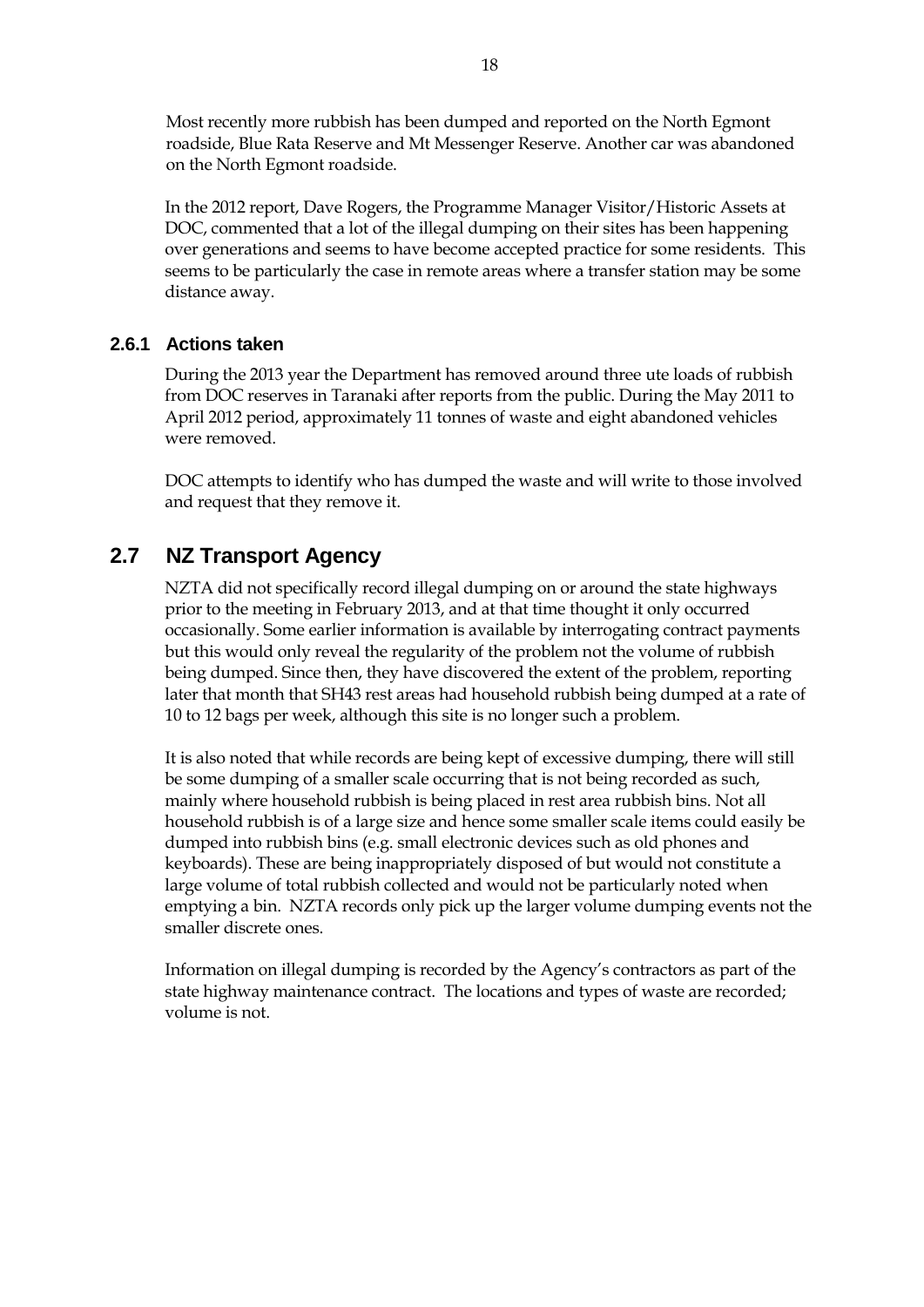

**Photo 6** Examples of the types of rubbish dumped at State Highway rest areas

A total of 84 events occurred during the 2013 calendar year, an average of seven per month. All these events were in the NPDC area. Dumped material is frequently left adjacent to the rubbish bins supplied at State Highway rest areas.



<span id="page-24-0"></span>**Figure 8** Types of waste recorded as illegally dumped in 2013 by NZTA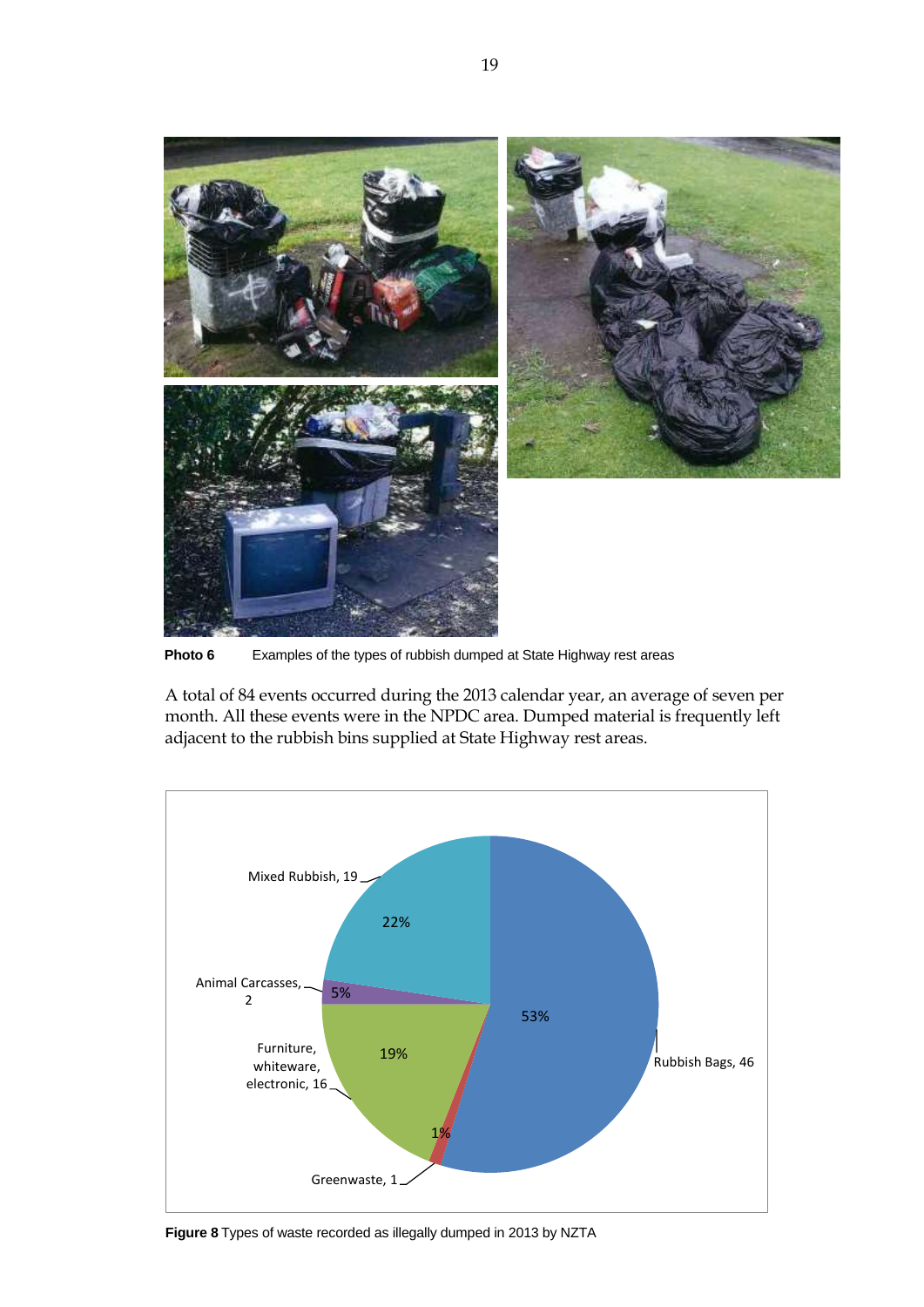Waste types by numbers of events are shown in [Figure 8](#page-24-0) above, with 'rubbish bags' being the largest category.

Locations include the following (the number in brackets is the number of months during the year that an event was recorded for that site)

- Rapanui rest area (7)
- Mt Messenger (6)
- $\bullet$  SH3/3A Junction (5)
- $\bullet$  SH3A (4)
- $\bullet$  Burgess Park (3)
- Airport Road rest area (2)
- Mohakatino (2)
- Tongaporutu
- New Plymouth West
- New Plymouth Junction Road
- SH 3 (near Okura Stream culvert)
- Bell Block
- Waitara
- Waiau Road area

Locations where illegal dumping was known to occur as at February 2012 included some of those above:

 Rapanui rest area, Mt Messenger rest area and Old Slip Rd Mt Messenger (around the side of the tunnel), SH3A rest area; Mohakatino rest area, and Tongaporutu rest area;

along with these additional locations:

- Ngaere rest area
- Norfolk Hall
- Normanby overbridge RHS heading south
- Parihaka Road rest area
- Weld Rd Intersection SH45

### <span id="page-25-0"></span>**2.7.1 Actions taken**

Waste illegally dumped on NZ Transport Agency land is cleared by their contractors as part of the state highway maintenance contract. A review of illegal dumping was for a time included as part of their monthly meetings, but is now being recorded by their maintenance contractor and is requested/made available every six months.

Hidden surveillance was considered at a number of rest areas but none were found to be suitable.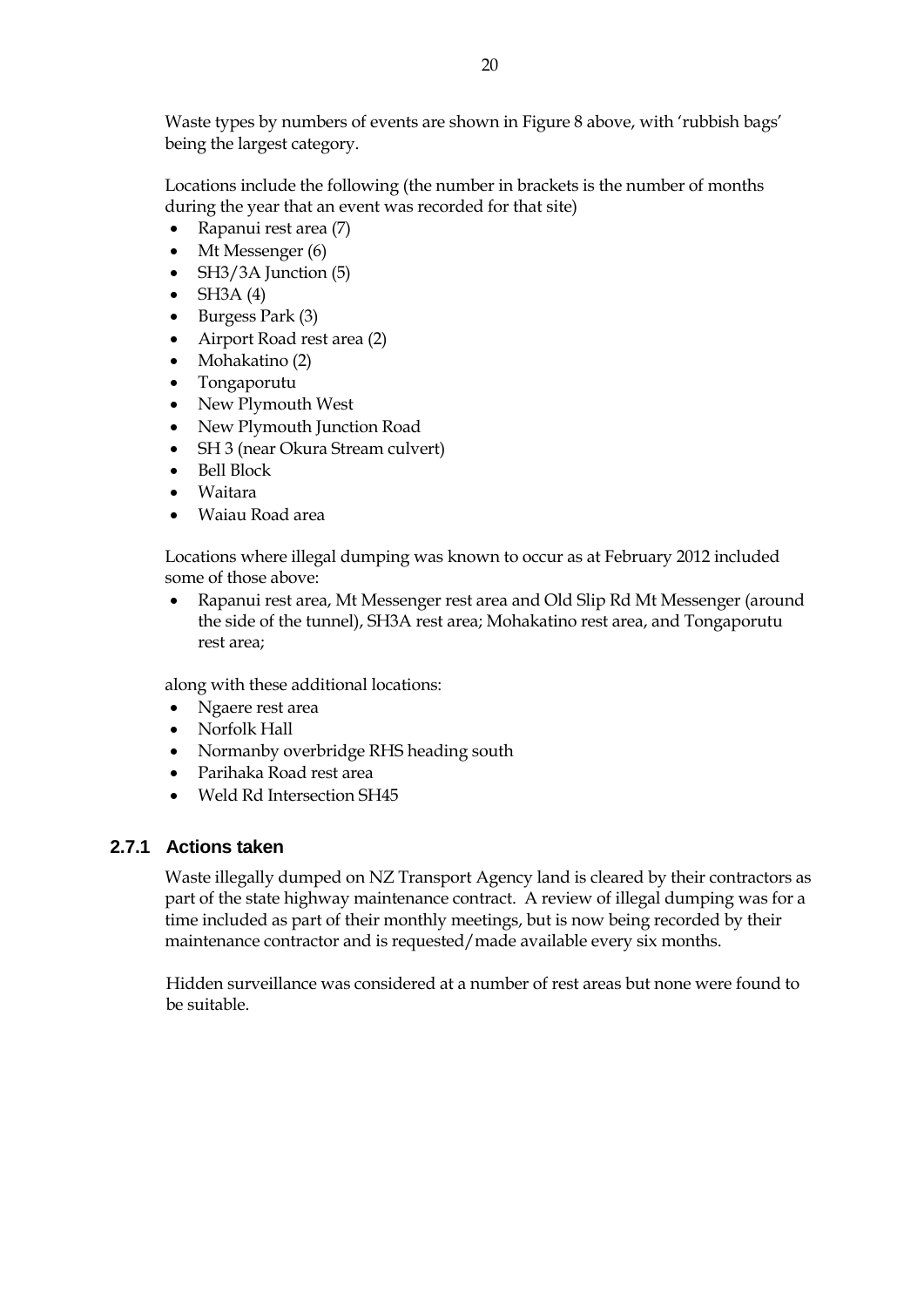# <span id="page-26-0"></span>**3. Discussion**

More information is now available on the extent of the problem in Taranaki, but gaps still remain, as indicated in the overall comments.

A meeting of all the agencies was held in May 2014 and agreement was reached that data collection was useful, and that all agencies would use a standardised reporting process for illegal dumping. This will be helpful for future comparisons after any actions are taken.

Areas of variability in data recording during 2013 included:

- The 'size' of an event before it was considered illegal dumping rather than littering
- Volumes: not all agencies record this as part of their normal procedures. Some started recording it as part of this exercise, but not all to the same level of accuracy, with some recording to the nearest cubic metre and others to the nearest 10L. Where volumes were not recorded, estimates have been made where possible by the relevant staff. Gathering this information has been time consuming
- Waste type: there was some misunderstanding over how this was to be recorded, for example some recorded number of rubbish bags in this category rather than number of events that involved rubbish bags, so this has not been analysed for all agencies
- Locations: further refinement could be useful for future comparisons. E.g. urban, rural; and for NZTA, TRC and DOC, which district council area the event occurred in.

Details of the agreements reached for standardised reporting are:

- Size of event to be included: one rubbish bag or one TV (smaller amounts to be considered litter)
- Volumes: if the waste type is rubbish bags, then record to the nearest 60L (a standard rubbish bag); otherwise estimate cubic metres based on W x Lx H of the dumped material
- Locations: urban / rural, and for NZTA, TRC and DOC, which district council area the event occurred in. Comments on specific locations are useful
- Waste type: reminder to record number of events rather than number of rubbish bags etc.
- Waste type: add categories for tyres, car bodies and 'other'
- Modifying existing systems within each agency to record this information monthly and sending this to the TRC's Waste Minimisation Officer to collate
- Actions taken, like issuing abatement and infringement notices, to be collated annually rather than added to the monthly data collection spreadsheet.

In summary, standardised reporting across and within agencies will improve the accuracy of the data and streamline future comparisons.

Agreement was also reached on a collaborative regional campaign of education and enforcement aimed at reducing illegal dumping, supported by the six agencies. This will be launched in September to coincide with Keep New Zealand Beautiful week and with the Councils' Waste Minimisation Education Strategy's annual awareness campaign, which this year is focusing on illegal dumping.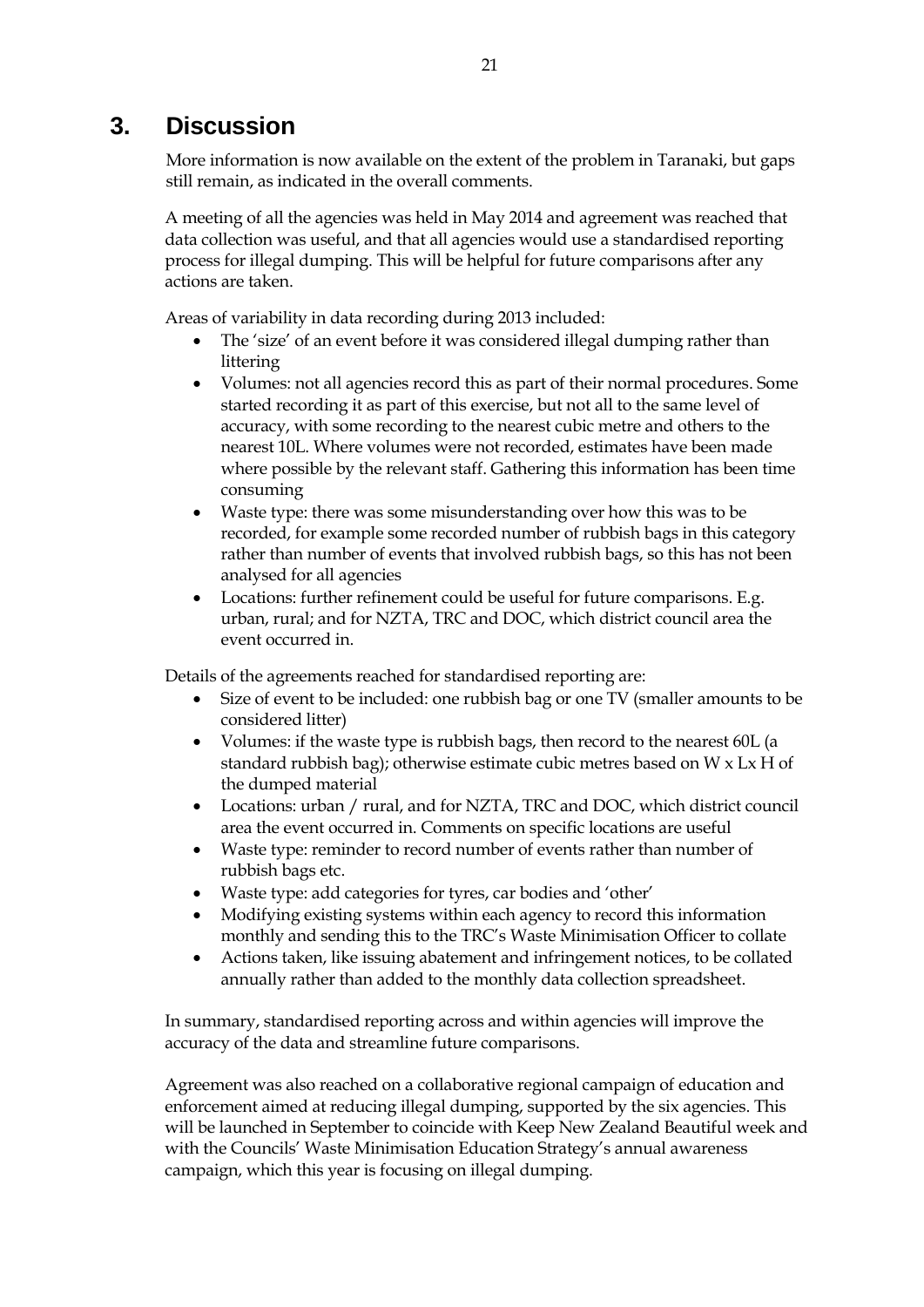# <span id="page-27-0"></span>**4. Recommendations**

It is recommended that:

- 1. The regional group, comprising the four councils, DOC and NZTA, continues to meet regularly to set in place the infrastructure, education and reporting framework needed for the regional campaign to reduce illegal dumping.
- 2. Information on illegal dumping continues to be collected for the duration of this regional campaign in order to indicate any effects of the campaign and any trends.
- 3. The duration and nature of the campaign is reviewed annually based on observed impacts.